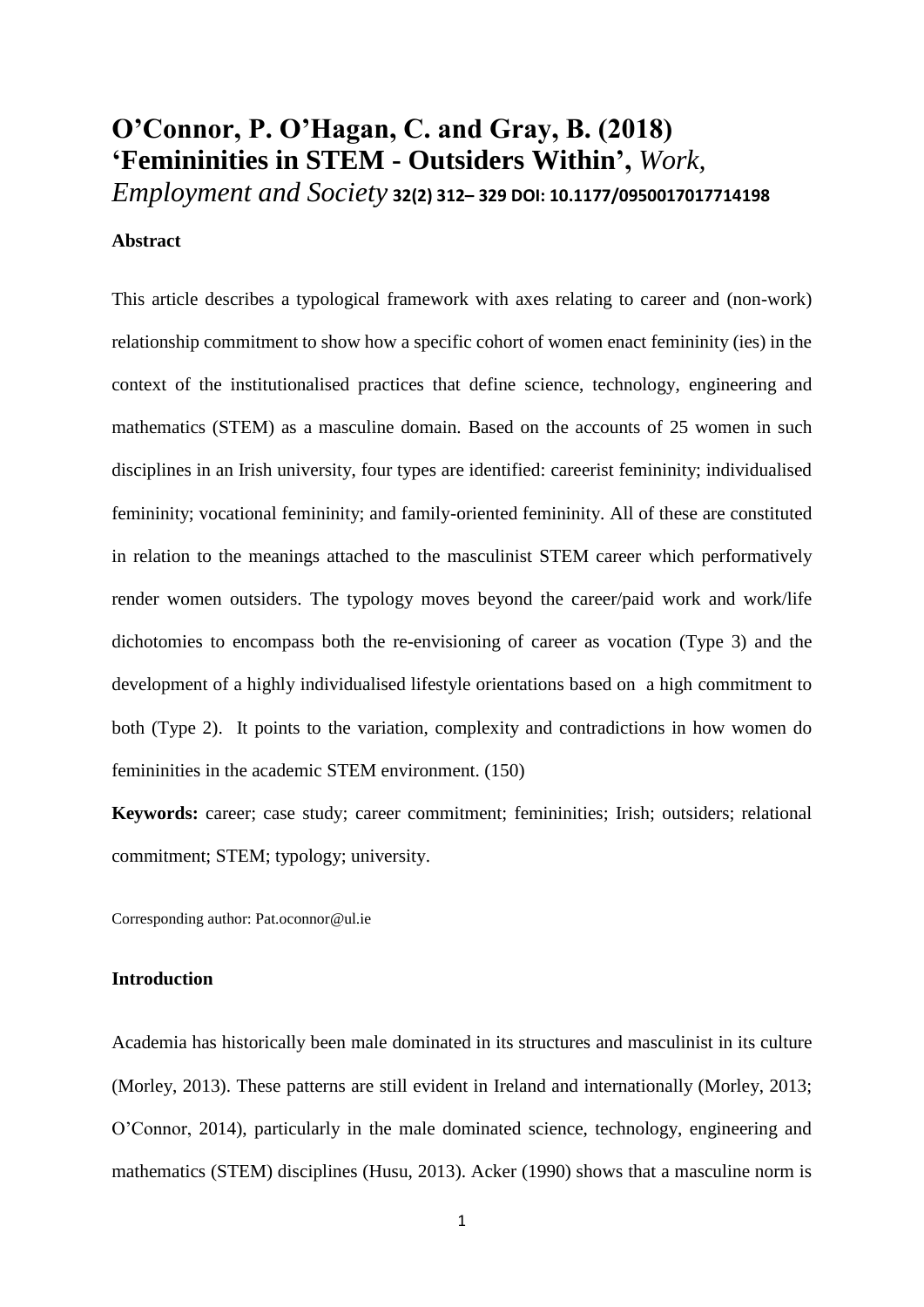so built into organizations that an individual has to enact a masculine identity if s/he is to abide by organisational requirements. As such, women's performances of femininities potentially threaten the STEM gender order.

Connell's (1995, 2005) identification of multiple masculinities, although widely critiqued, opens up a more critical and nuanced reflection on variation in types of masculinities within particular contexts (Connell and Messerschmidt, 2005; Hearn, 2014; Schippers, 2007). According to Connell (1987:187), there are no femininities that are hegemonic: 'All forms of femininity in this society are constructed in the context of the overall subordination of women to men' with femininity seen as less valued than masculinity (Schippers, 2007). However, 'defining women primarily as victims of the 'male norm' is problematic' (Billing, 2011) and women's visceral presence presents counter-hegemonic possibilities (Clegg, 2008). Sang et al (2014: 260) note that little work has been done on 'how women may perform their gender in a way that perpetuates hegemonic norms'. For Lewis (2014:1845) femininities are constituted 'through the doing of both masculinity and femininity via the integration and embodiment of conventional feminine and masculine behaviours'. While this suggests ambiguity and fluidity, Paechter (2006:262) suggests that femininities represent 'actual ways that real people construct and understand themselves in terms of how they 'do' boy/man or girl/woman'. The hierarchic gender order requires the location of femininity and masculinity in sexed bodies. Yet, although typologies of masculinities address how power is negotiated in a hierarchical gender order (Connell, 2005; Connell and Messerschmidt, 2005) work on femininities shies away from typologies (Schippers, 2007).

In this article we create a typology based on career- and (non-work) relational commitment axes (O'Connor et al., 2015) to conceptually illuminate the ways in which various types of femininity are insistently inhabited while simultaneously reflexively adapted to a masculinist work environment. It engages critically with Hakim's (2000) typology, endorsing Lewis'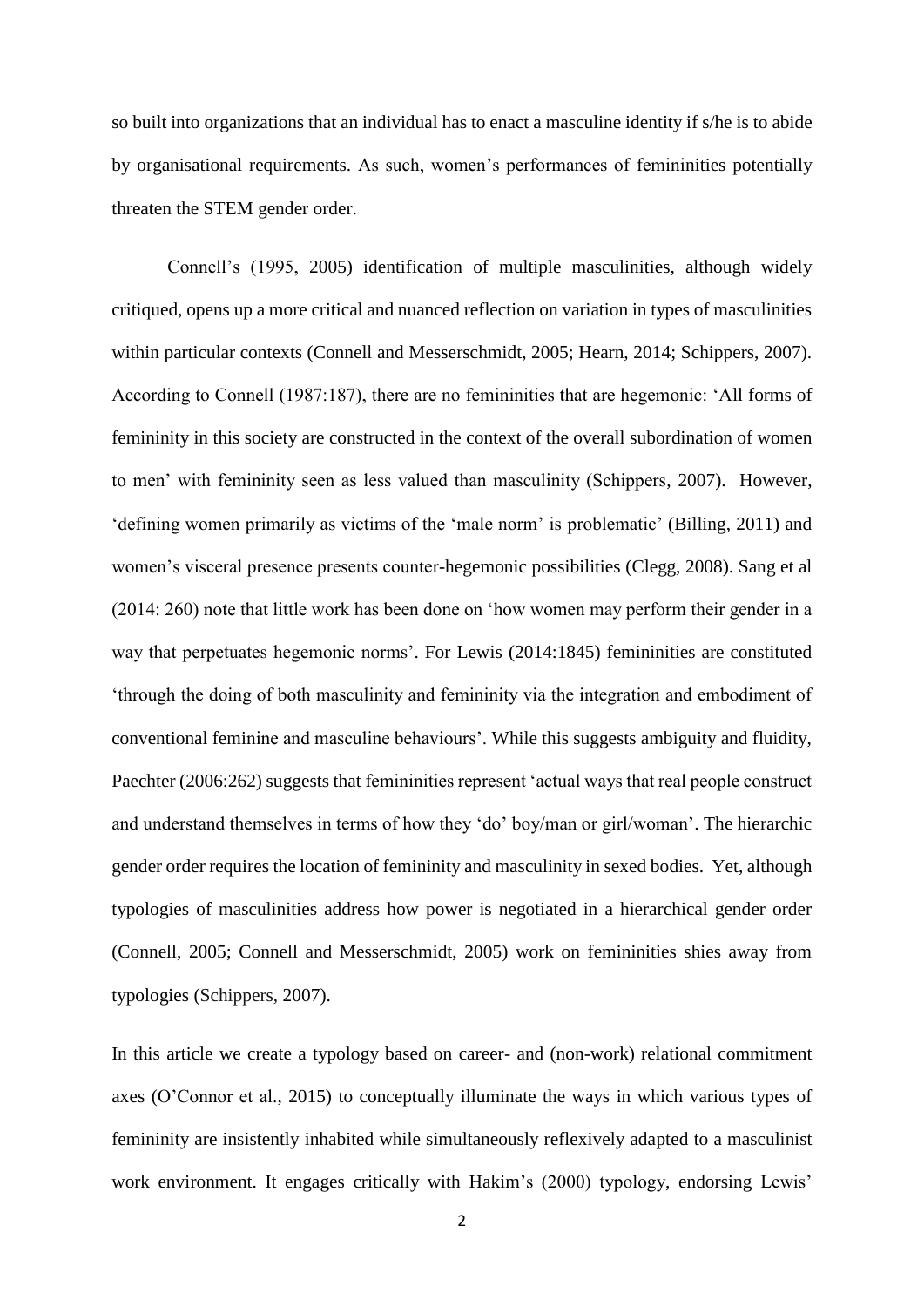(2016) view that it is embedded in assumptions of individualism, choice and 'natural' sex differences. The present study demonstrates how the social practices of women in STEM variously prioritise, reconcile or devalue career and non-work relationships such that the hierarchical relationship between masculinity(ies) and femininity(ies) is largely maintained. Rather than simply accepting gender as a key variable it seeks to problematize it by looking at variation in the enactment of femininity(ies) in male dominated STEM contexts: thus implicitly challenging assumptions that femininities are 'natural' and unaffected by the organisational context.

The concept of career traditionally implies an organisational career, defined as a 'sequence of promotions and other upward moves in a work-related hierarchy during the course of a person's work-life' (Hall, 1976: 2). As such, it involves education and training in the context of a linear organisational career path with at least the possibility of upward progression. Counter definitions see career as 'the evolving sequence of a person's work experiences over time' (Gunz and Peiperl, 2007:4), include unpaid work and make no assumptions about career success. Terms such as 'boundaryless' (Roper et al., 2010), or 'kaleidoscope careers' (Mainiero and Sullivan, 2005) give greater importance to personal or family life, but obscure the wider socio-economic, political and cultural context in which careers are located and the persistence of 'more or less clearly defined career scripts' (Rodrigues et al., 2016: 671).

The typology of femininities discussed in this article derives from an organisational context which is already established as privileging conventionally masculine career characteristics. Other studies of women in high status male, dominated contexts, including engineering (Evetts, 1994), management (Wajcman, 1998; Kanter, 1993), construction management (Watts, 2009), architecture (Sang et al., 2014), academic careers (Bagilhoile and Goode 2001) and science (White, 2014) identify key challenges as arising from the persistence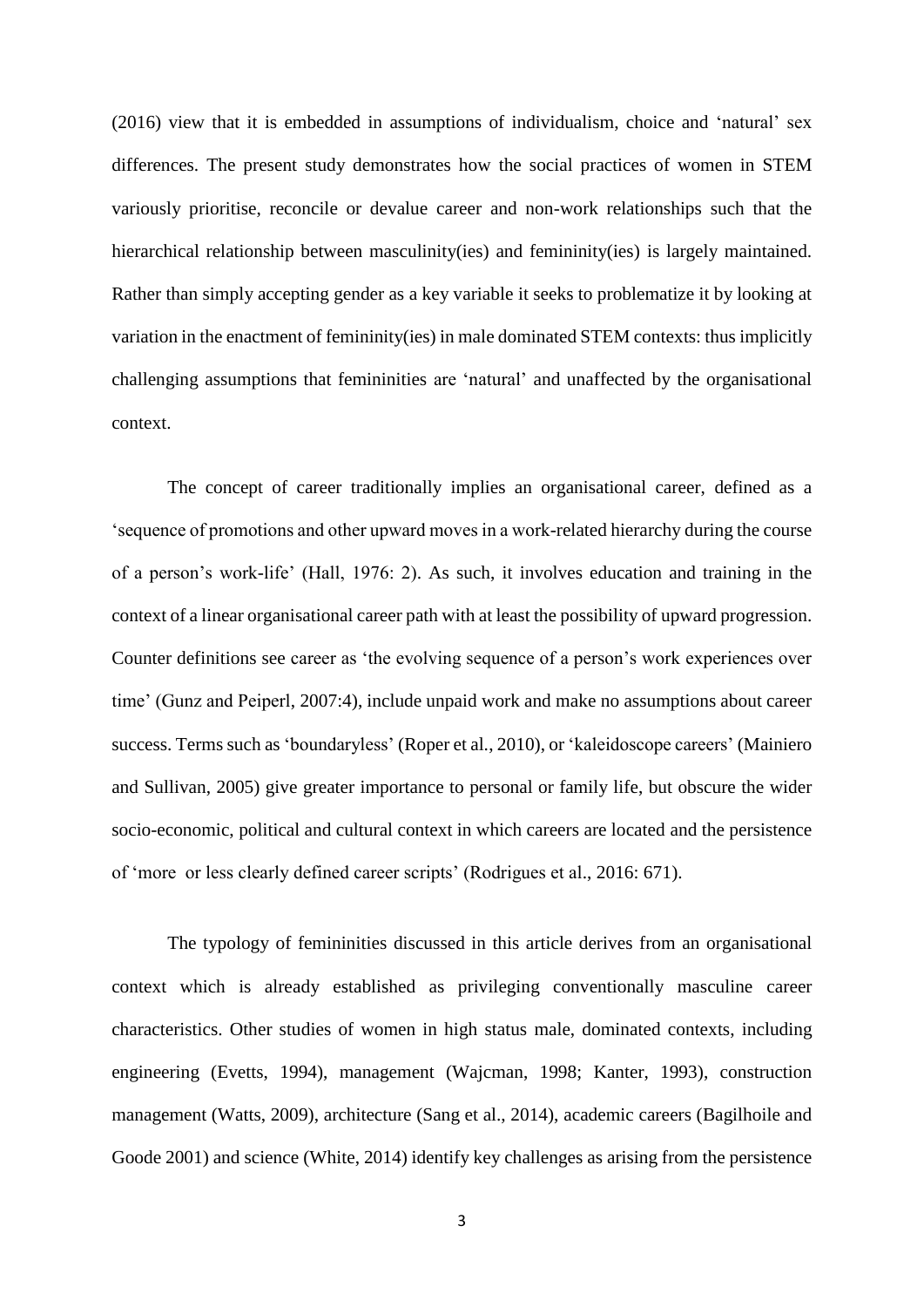of male stereotypes, tension between paid work and caring responsibilities and interactional processes of 'othering'. These studies also point to the strategies adopted by women in these contexts, including blending in, opting out and trying to deal with conflicting pressures. In this article, we assume the persistence of the positional hierarchical career path, while acknowledging gendered variation in the ways in which career paths are negotiated. Carson and Bedeian (1994) developed a three-dimensional model of career commitment including an emotional attachment to career as vocation (Blau, 1985), career planning (London, 1985) and career resilience, including steadfastness (Lydon and Zanna, 1990). These elements underpin our analysis of participants' career commitment.

Our qualitative study divides orientations towards career and non-work relationships along two separate axes. The first axis refers to the reported value and level of commitment to family relationships, caring for children, for older family members and friendship relationships in daily practices. The second axis relates to reported commitment to career as an overall abstract value but also in relation to emotional commitment to, planning for and resilience in relation to career in day-to-day decision-making and practices. Our analysis of cases falling into each quadrant suggests four types (see Table 2):

*Type 1: Careerist Femininity: Strong career and weak relationship commitment*

*Type 2: Individualised Femininity: Strong career and strong relationship commitment Type 3: Vocational Femininity: Weak career and weak relationship commitment*

*Type 4 Family-Oriented Femininity: Weak career and strong relationship commitment* 

### **Gender and femininities**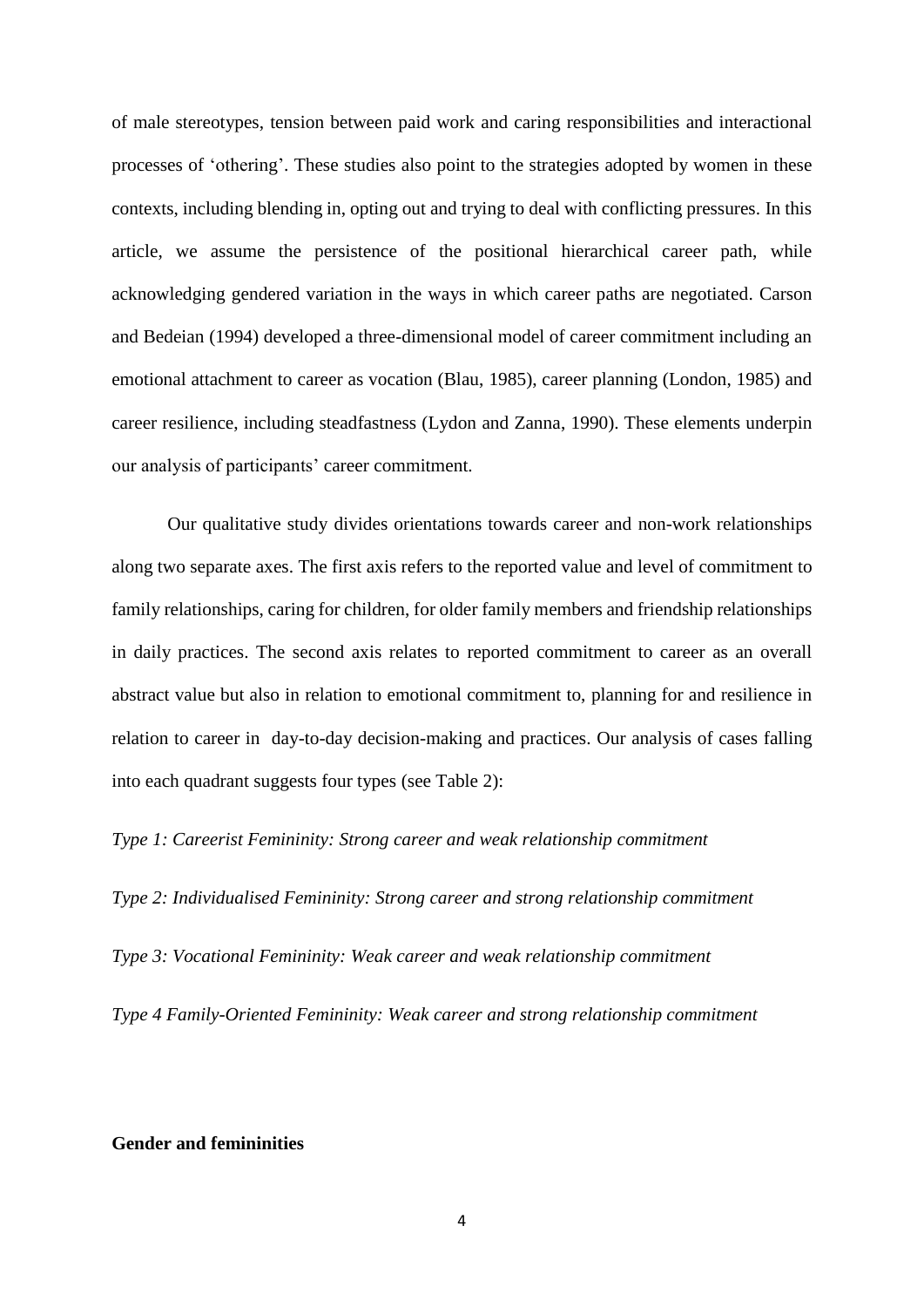Gender continues to be implicitly or explicitly seen in society and in much work related literature as a set of characteristics or physical attributes that are assumed to attach to particular sexed bodies. As noted already, we understand gender as 'an ongoing activity embedded in everyday interaction' (West and Zimmerman, 1987: 130) in which the embodiment and reproduction of gender is channelled by the gender binary into 'the hierarchical and complementary relationship' between masculine and feminine in social interaction (Schippers, 2007: 92) across specific social contexts (see also Nentwich and Kelan, 2014). As this is a processual and emergent practice, it involves some ambiguity and fluidity (Butler, 2004). Our concern in this article is with the kinds of femininities that are permitted and enacted in one academic STEM context.

West and Zimmerman argue that '[s]ex categorization and the accomplishment of gender are not the same…Women can be seen as unfeminine, but that does not make them "unfemale"' (1987: 134). Yet, "sex category" is an explicit facet of "doing gender"' (Messerschmidt, 2009:86), and problematisations of the gender/sex binary do not eliminate its strategic utility (Haraway, 2004). In this article we explore the ways women are accountable for 'appropriate' performance of their sex category; the extent to which this is shaped and regulated by normative conceptions of femininity in the context of careers in STEM, as well as the self-regulating processes women engage in. This kind of approach to gender differs fundamentally from those which accept the idea of innate sex differences in abilities or preferences (e.g. Hill et al., 2010; Ceci et al., 2009; Ceci and Williams, 2011) or which use gender as an explanatory or dependent variable (e.g. Landivar, 2015). An awareness of the extent to which STEM related constructions of gender vary in particular social and cultural contexts is more evident in recent years (Gupta, 2015; Sang et al., 2014).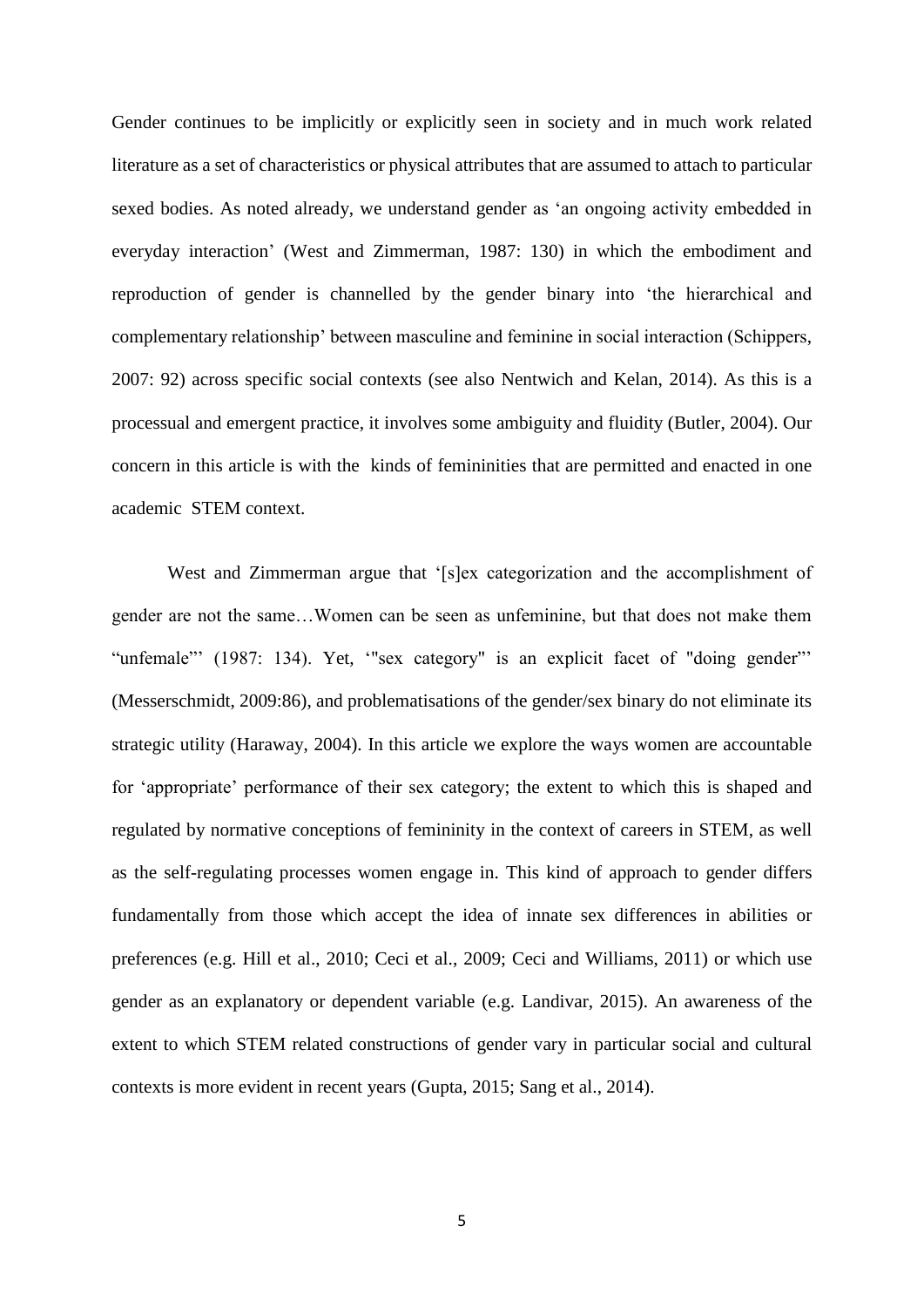While gender is assumed to reflect embodied biological sex, in everyday life, men and women inhabit these categories and use tactics to accomplish gender in ways that meet their career and life goals in myriad ways. For Butler (1990:25) gender 'is performatively constituted by the very "expressions" that are said to be its results'. What comes to seem natural and common sense is a social accomplishment, but through constant citation, repetition and regulation, the conditions of how it comes into being tend to be concealed. Thus, the category women is not a unitary category but a multiple and fractured one that must be constantly renegotiated (Butler, 2004). By looking at variation in how gender is inhabited and practiced we can open up new directions and possibilities of thinking about and doing gender in STEM.

# *Context: Gender and STEM*

What evidence we have suggests that women are under-represented in science, technology engineering and mathematics (STEM). They make up only 13 per cent of the top-level researchers (Grade A) in science and engineering in the EU (EU, 2015). In Ireland, as in the EU, 21 per cent of (Grade A) professors nationally are women. There is no Irish national data on those in STEM although only 20 per cent of Science Foundation Ireland award holders are women (HEA, 2016). In the case study university, despite the high percentage of women professors overall (27 per cent), there were none in STEM.

#### **TABLE 1** here

Women's experiences in STEM in many ways reflect those in the wider academic context. However they are, to an even greater extent, in a minority position at all levels in this highstatus area, with implications regarding access to senior positions and to sponsorship, mentoring and networks. Furthermore, the purportedly gender neutral character of science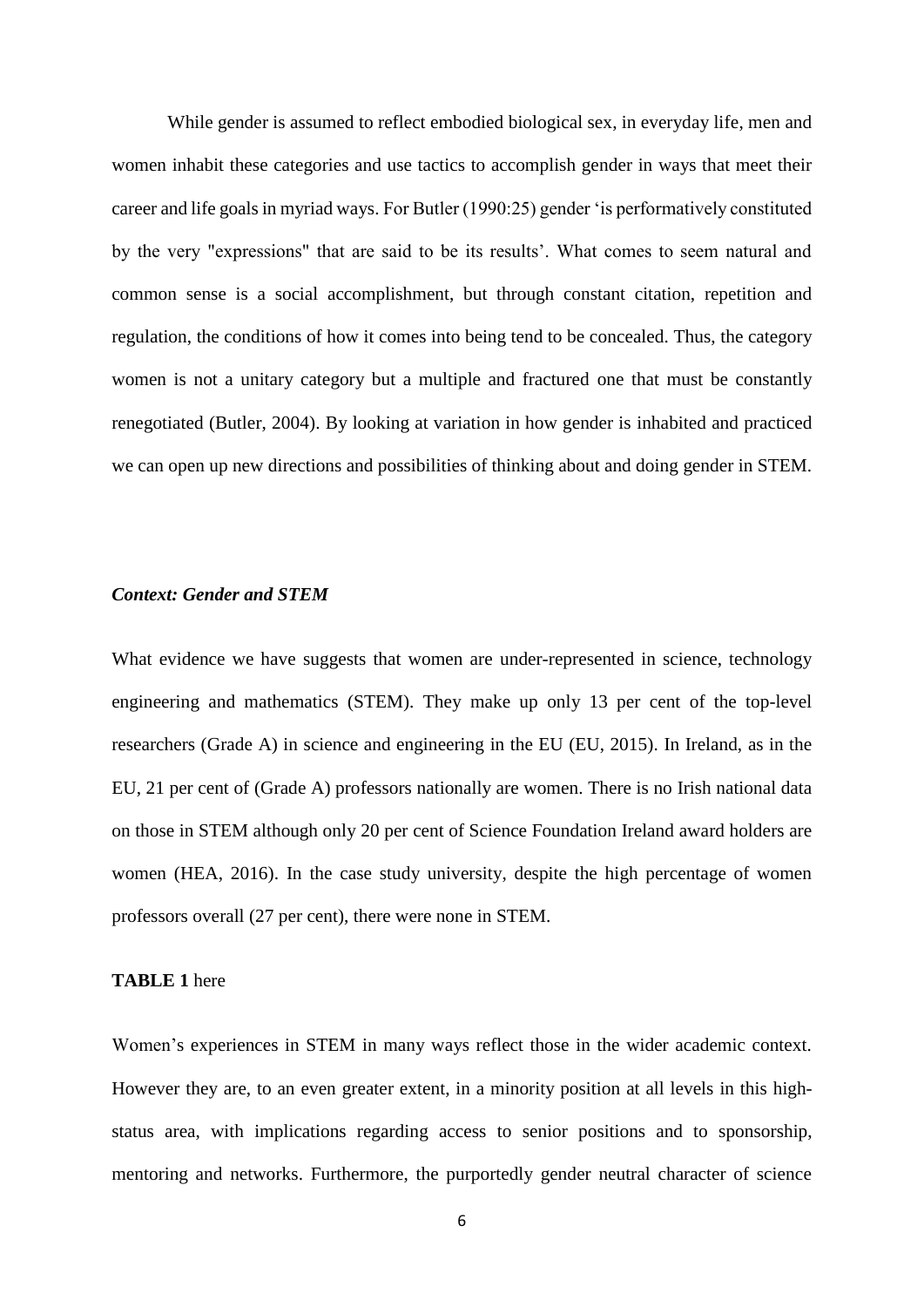undermines attempts to problematize: 'natural' gender differences; gendered social and cultural barriers; criteria and research metrics which implicitly favour men's promotional prospects; assumptions of a linear career, based on a male monastic stereotype; and the implications of male dominated work teams involving 'social relationships of vassalage' (Etzkowitz et al., 2007:405). These institutionalised assumptions are reflected in salaries, types of appointment and rates of promotion among women in STEM (West and Curtis, 2006; Truss et al., 2012). The effect at the interactional, organisational and wider cultural level is to position women as 'outsiders' (Beraud, 2009; HC, 2014; van den Brink and Benschop 2012). By developing a heuristic typology of femininities, our aim is give visibility to how feminities are practiced, identify how femininities are shaped by organisational culture and consider what they can tell us about women's under-representation in STEM.

In the academic organisation being studied, there is a general academic and a separate research career trajectory. The academic career path has traditionally involved permanent employment. It is hierarchical, consisting of five core academic levels, ascending from entry (lecturer), to the top academic position (full professor). All of these are identified as academics. The research career trajectory is completely separate from the academic one; has a much more attenuated career structure and is more project-based. After the PhD it consists of three positions: postdoctoral researcher, research fellow and senior research fellow. Officially each of these research positions is short term (typically two to five years). Academic managers include those in line management at faculty or university level (i.e. heads of department, deans; vice presidents) who are assigned these responsibilities for a limited period (typically three to five years, with the possibility of renewal).

## **Methodology**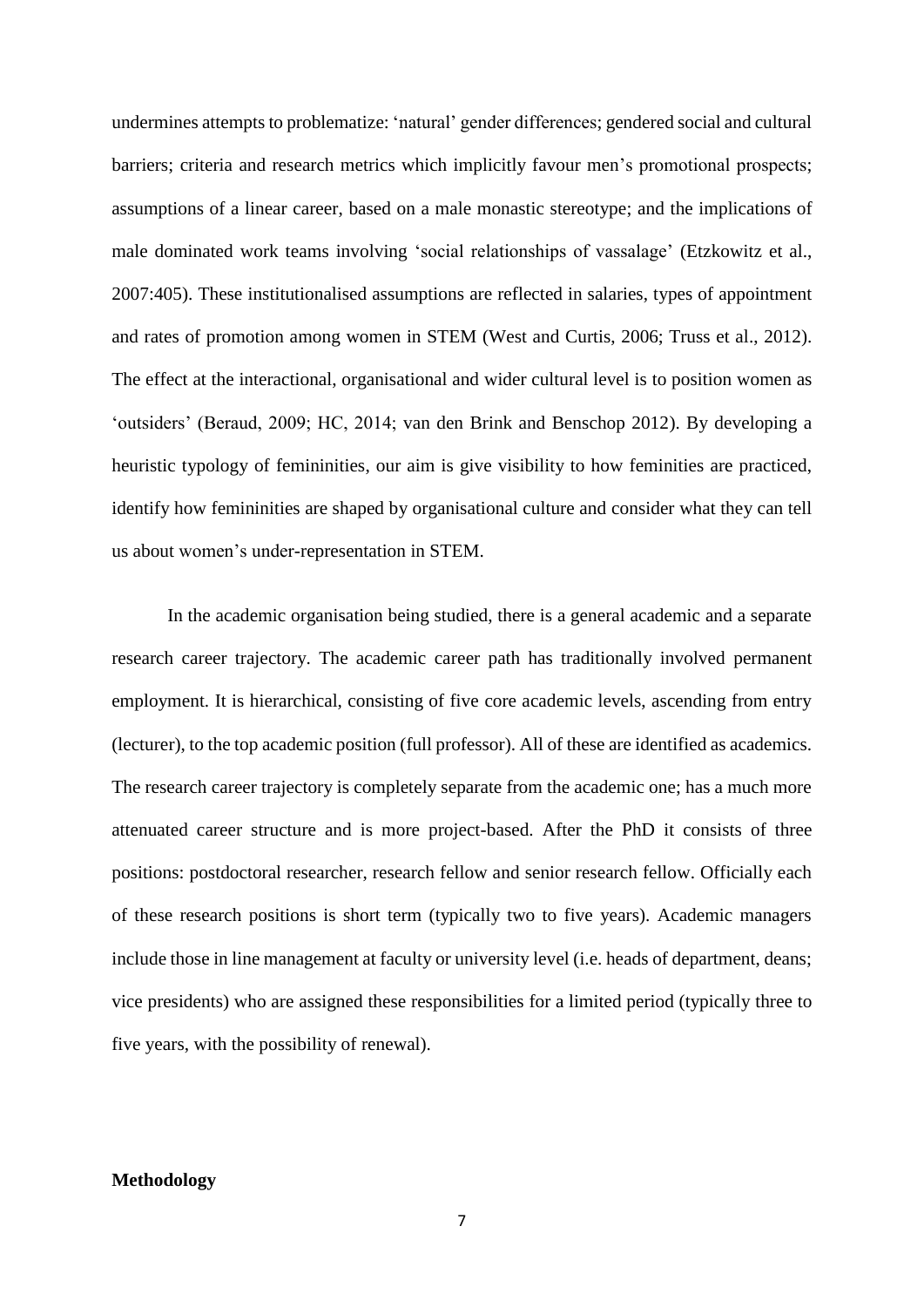The study on which this paper is based was undertaken as part of a larger international project concerned with women's under-representation in STEM disciplines. Although there has been considerable state concern about the scarcity of women in STEM in Ireland, very little research has been done on their experiences. Hence the importance of this study, despite its small-scale character. The study uses data derived from interviews and focus groups with 25 women in STEM in one Irish university, drawing on a number of sub-studies relating to different aspects of women's experiences there. Thus, in the sub-study of career trajectories, the sample was a random one involving positions at early-, mid- and senior-levels and included eleven women. In the sub-study on institutional decision making, managers were purposively selected and included three women; five women were included from the purposive sub-study of perceptions of excellence; and six female STEM PhD students were included from the random sample substudy of supervision practices (making a total of 25 women). Thus, although the numbers are small, the approach was systematic and covers all levels within STEM. All of the women were current Irish residents, although some had been born outside Ireland.

Semi-structured interviews and focus groups facilitated an understanding of the depth and complexity of individual experiences over their career and in their day-to-day work and lives. The data comprise responses to questions relating to whether or how gender affected career progression; any obstacles or barriers to career progression; the impact, if any, of domestic or caring responsibilities on career decisions; the kind of advice they might give to someone more junior wanting to advance their career; the highest level they aspired to reaching in their own career; how they would compare their career progression with other women and with men. University ethical approval was received and consent forms were signed. All interviews and focus groups were recorded and transcribed and respondents received transcripts post interview for approval. Because women are a minority in STEM in the case study university, pseudonyms are used and identifying characteristics are obscured. Focus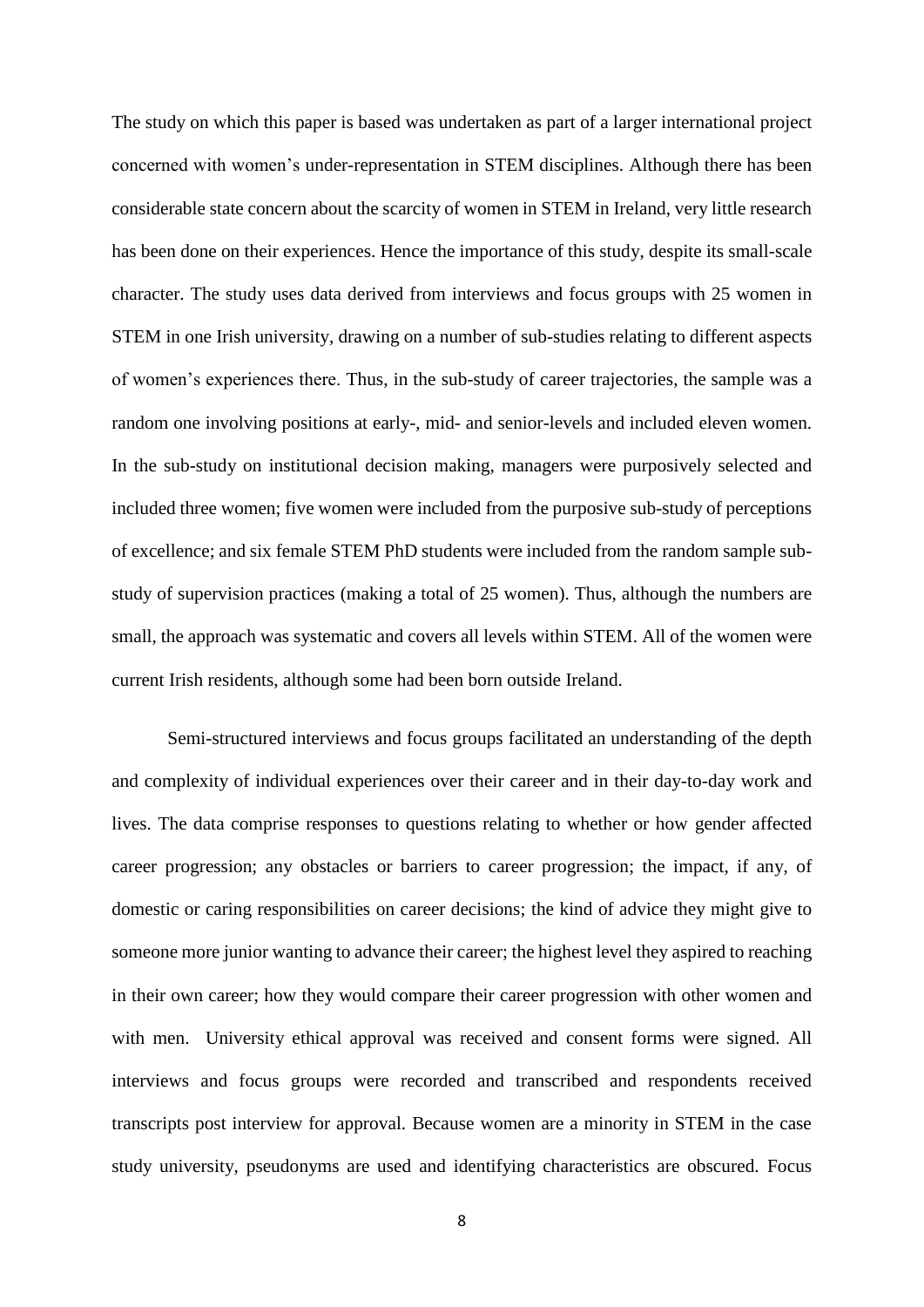group and interview transcripts were analysed using a qualitative thematic approach that paid particular attention to recurring themes, words and phrases. These were sorted into emergent categories and themes, and then into meaningful clusters for analysis. In this process the themes of career and non-work relational commitment emerged. Individual transcripts were classified on the basis of these themes. A re-reading of the transcripts generated the titles of the quadrants.

The performance of the gendered self and consequent self-recognition is a central part of the claiming and consequent attribution of gender (Paechter, 2006). Therefore, the everyday performance of gender relies on the spectator perspective, the respondent perspective and social context (Francis and Paechter, 2015). Respondents were asked to identify their gender, describe how it was responded to and /or misrecognized in the work context, including the ways gender production is informed by bodies, gendered behaviour, material objects and scientific discourses, all of which enable, constrain and construct intelligible productions of gender within STEM.

Our focus is on the actual practices of constructing or performing gender in that context (Nentwich and Kelan, 2014). Our aim is to understand better the gendered experience of STEM from the perspectives of women in this area, the ways in which femininities are experienced, inhabited and enacted by these women, the institutional arrangements, interaction and kinds of gendered representations of STEM that shape their experiences and the relationship between their careers in these areas and personal lives insofar as these can be separated. We locate the accounts of participants along the axes of career commitment and (non-work) relationship commitment with a view to developing a heuristic typological characterisation of STEM femininity(ies). Although we use the axis of career and non-work relationships, the typologies developed help undo this dichotomy by highlighting the nuanced ways in which femininities are insistently inhabited and performed as these women simultaneously adapt to their masculinist work context.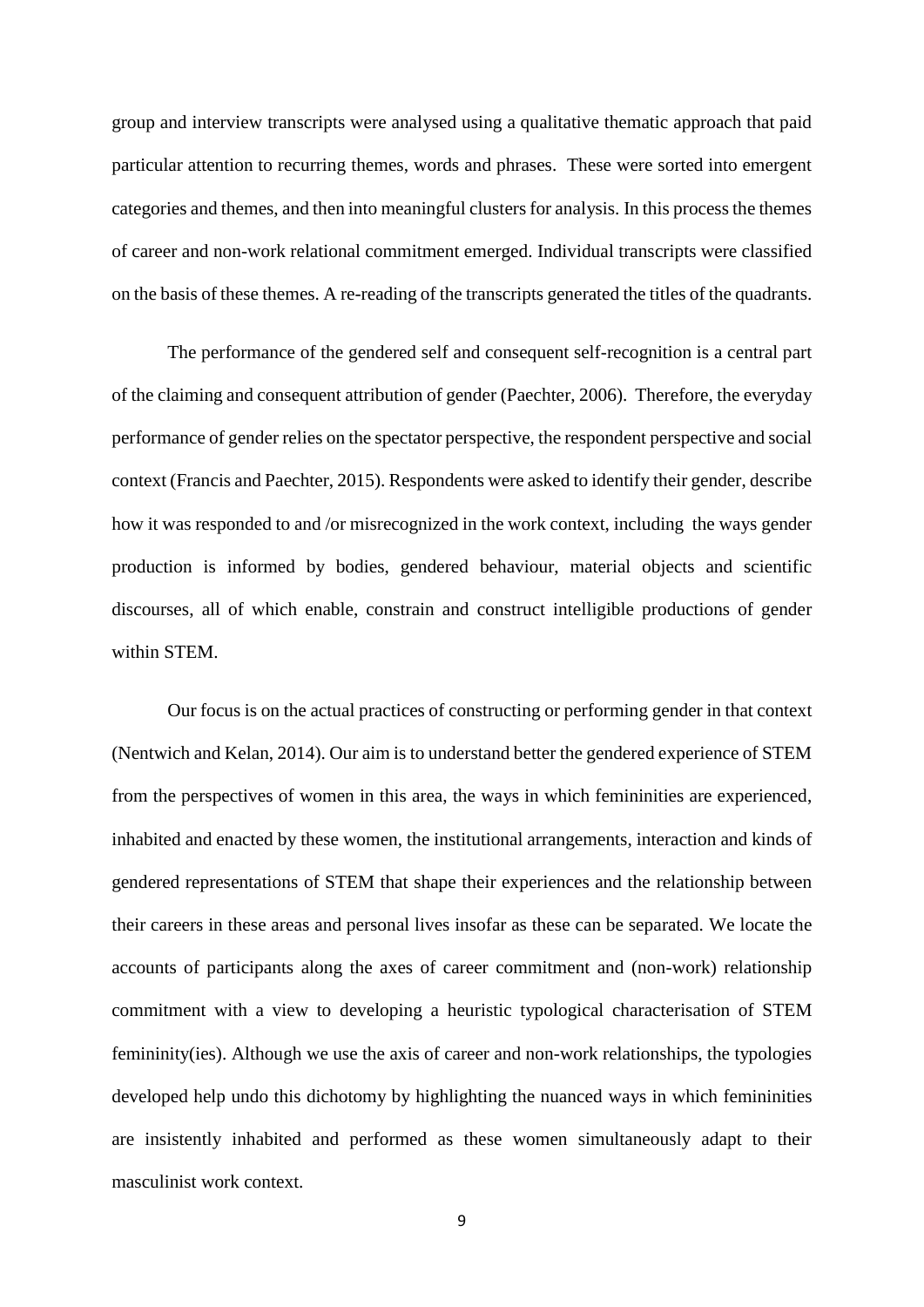#### **TABLE 2 here**

#### **Type 1: Careerist Femininity: Strong career and weak relationship commitment**

Those whose accounts fell in this category were characterised by strong career commitment, which was prioritised over non-work relationship concerns. This type is stereotypically seen as a masculinist orientation (Collinson and Hearn, 1996). Typically, these women had high career ambitions and strong career commitment. They were in many ways similar to Hakim's (2000) work-centred women. Of the fourteen women who enacted careerist femininity in this study, most (as in Hakim, 2000) were at the early stages of their careers and, as in Wajcman (1998), the majority did not have children. Hakim (2000) suggested that only a minority of the female population of working age are in this category. In our study it accounted for more than half of the informants, arguably reflecting their respondents' high education and occupational location. Although such women might be considered more likely to become effectively pseudomales, with all the ambiguities of that positioning (Lewis, 2016), persistent efforts to accomplish femininity(ies) are evident in the accounts below .

Beth, (academic: in her 30s, Irish born, no children) completed her PhD at the case study university and, after a number of temporary teaching contracts, acquired a permanent academic position. Her work commitment was reflected in her working hours: 'I rarely leave here before six or seven and that would be quite rare. And I bring work home with me, or I go home and have dinner and come back in here. I work all weekends as well'. She struggled not to 'let work rule your whole life' and worried about how she will maintain that commitment if she has children. Similar anxieties emerged in Evetts' (1994) study. Bonnie (researcher: Irish born, in her 40s with children) suggested that the masculinist organisational culture and its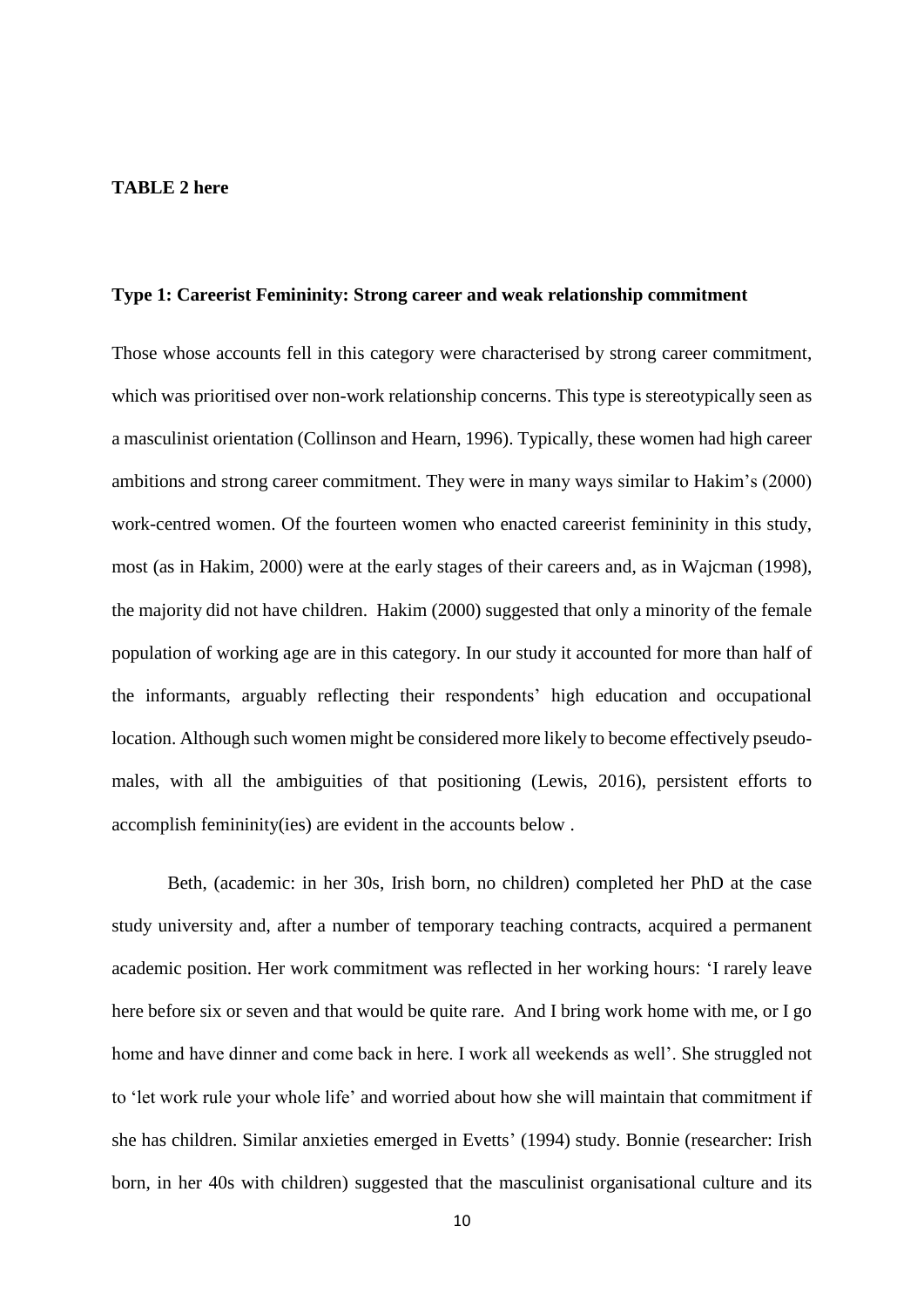implications means that 'being a different type of girl' was necessary to succeed in that environment:

I am a girl and I don't deny it and I'm a real girly-girl. I won't deny it either. But I think society and maybe this environment expects that if you are going to be a girl in this position, you have to be a different type of girl. You have to be [single minded]. Nothing else comes in your way and you have to fight harder. You do. If you want to get places as a woman.

For Lewis (2014) the enactment of both feminine and masculine behaviours and attitudes is necessary, with 'overly feminine femininities' being devalued and this devaluation impacting on 'women's experience of organizations' (2014:1059). Some women, such as Leslie (academic: Irish born, in her 20s with no children) noted that transgressing traditional gender roles by being 'a different type of girl' was problematic in the male dominated culture: 'A strong female is seen to be intimidating, but a strong man is a strong man'. Although the practice described by Leslie can be read as a feature of hegemonic masculinity when embodied by women, such practices were 'stigmatised and sanctioned…When a woman is authoritative, she is not masculine; she is a bitch – both feminine and undesirable' (Schippers, 2007: 95). Sheila (academic: Irish born, also in her 20s with no children) noted hostility from male colleagues towards women but not men. Other women were also aware of gendered behaviours in their work group:

I find males to be more confident regardless of ability. And I think that holds females back…. I would have two male colleagues at the same level as me, who would be streets apart, totally different from each other…. the only thing they have in common is their gender and this confidence.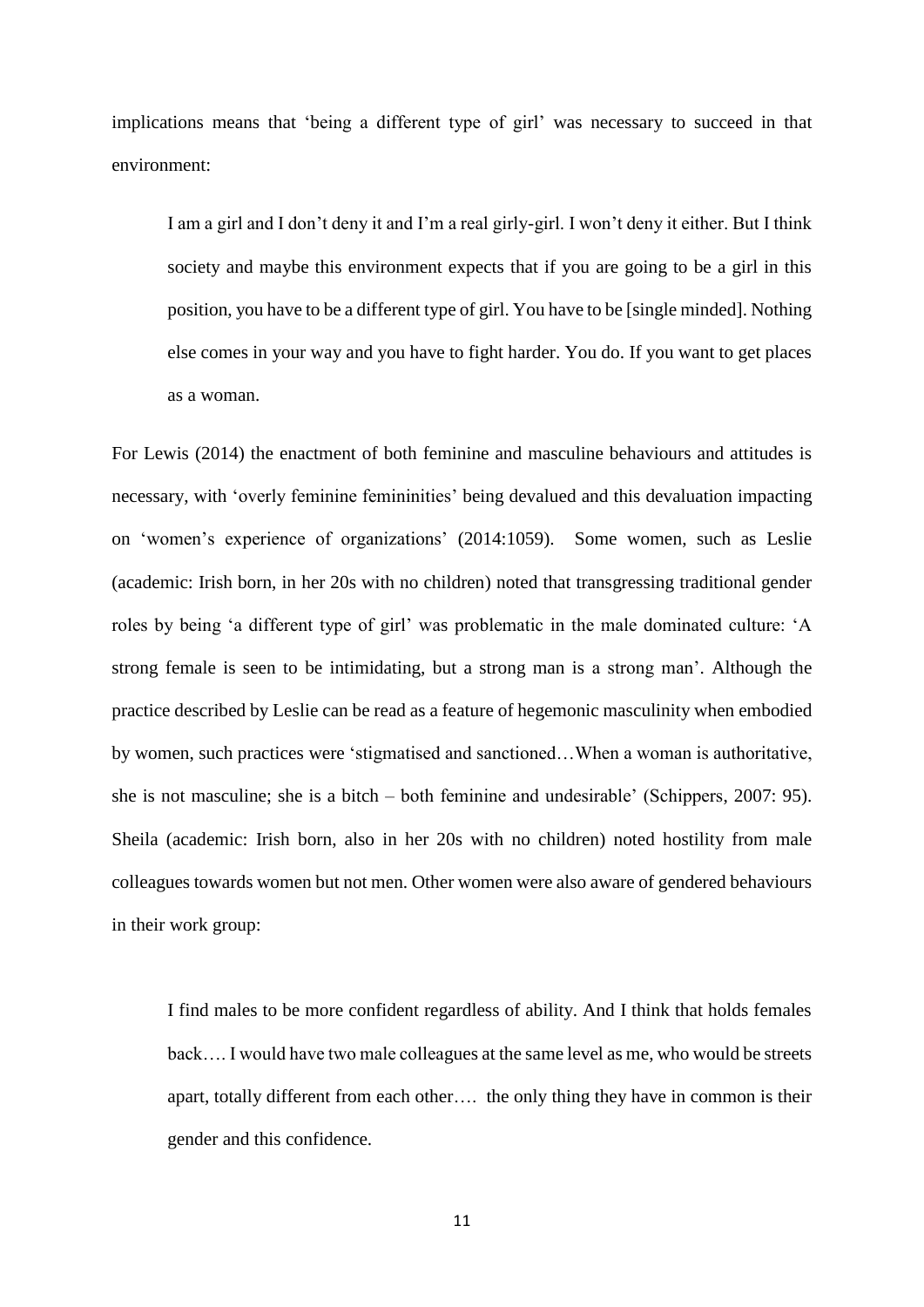Some of the participants, such as Catherine (academic: non-Irish born, in her 40s with no children) had strong career ambitions - aspiring to be a full professor- and did not see the system as discriminatory in terms of gender: 'I think I've been treated fairly… I wouldn't see really any discrimination…. I don't think gender may be an issue. I don't think so'. Similarly, Claire (academic manager: in her 40s, Irish born with young children) emphasised gender neutrality: 'gender has never come up in discussions… doesn't even come into play'.

As in Evetts (1994) study of women in engineering, some informants, while identifying gendered practices, were keen to downplay their impact on career progression. Wanda (academic: in her 30s, non-Irish born with no children) having done two post-docs overseas, got her first permanent position in the case study university. She had relatively high career ambitions and referred to sexist comments from colleagues, but dismissed these as irrelevant to her career progression:

I mean there are a few sexist people in the department. Every now and then you get these sorts of comments but I wouldn't say that it has affected my career. It's just sometimes, em, yes anyway (laughs). A couple of people in my department certainly treat me differently because I'm a female…. I just sort of, I just ignore it.

For Wanda it was important to 'blend in' and not draw attention to her gender difference: 'I'm not really into this kind of separating gender like that. I know that it's probably important... But it's sort of like if someone is making a big key point then I'd rather just sort of blend in'. Although critical of the 'sexist people' she works with, and seeing gender as 'probably important', Wanda's strategy was to actively ignore being treated differently.

While there was some variation in relation to how gender was perceived and inhabited by those falling in this category, most showed ambivalence towards or refused gender relations as a lens for framing their experience, while at the same time demonstrating an awareness of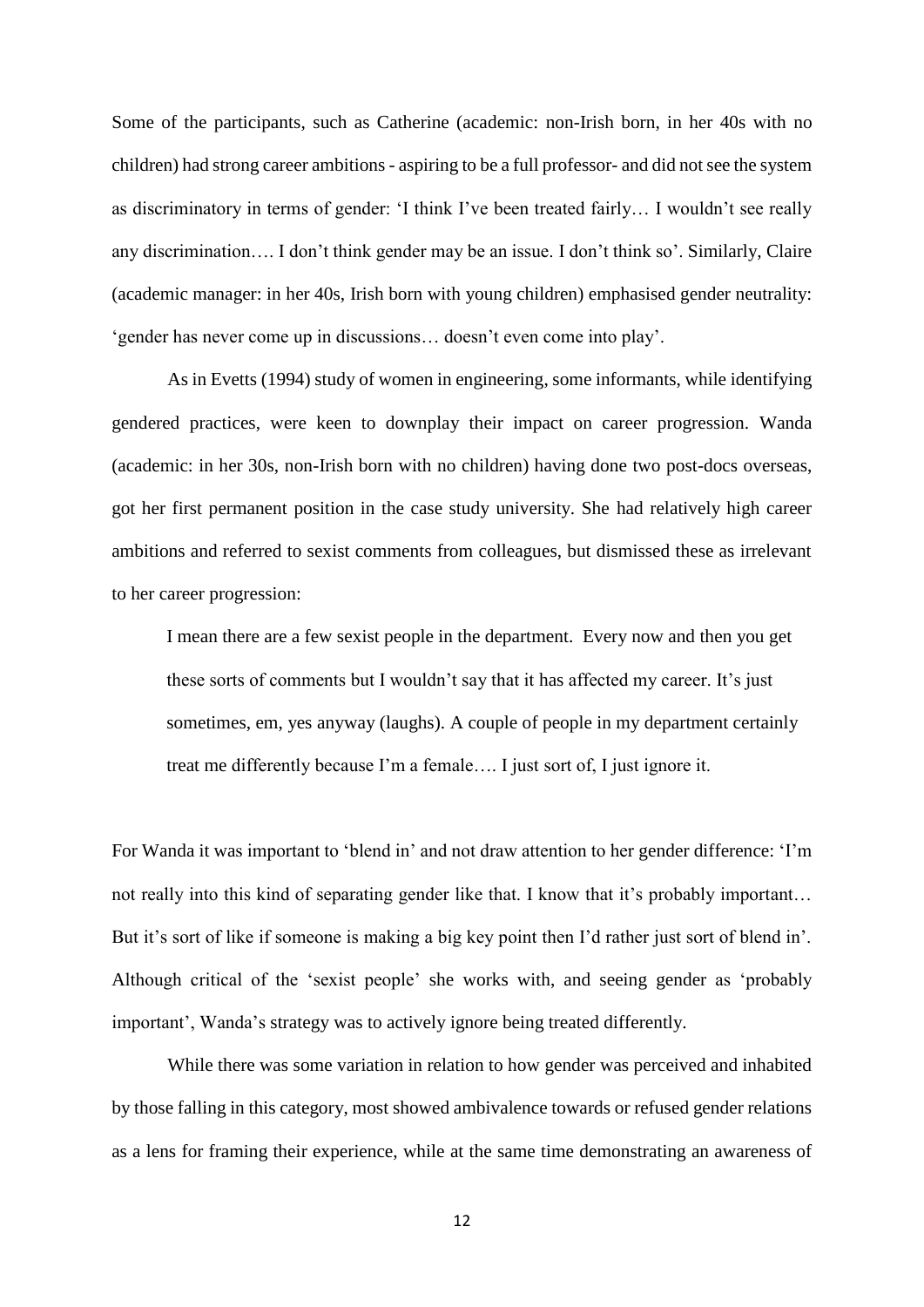gender. The three women who had achieved academic manager positions were all in this quadrant, and for these women, gender was not perceived as an issue, arguably reflecting an individual response to the gender discrimination encountered in sexist organizational cultures. Overall, most of those in this category were early-career women without children, with some at a later stage having already laid down a strong career path. While their accounts emphasised career commitment through strong identification and career planning, they varied regarding the perceived implications of gender for their career progression. Collectively, they reveal the myriad ways in which femininities are individually and privately managed to achieve a credible work persona (Gray, 1994; Gray et al., 2017).

#### **Type 2: Individualised Femininity:Strong career and strong relationship commitment**

Those characterised by a strong commitment both to career and to family and (non-work) relationships were in this category. Their accounts suggested highly individualised strategies to maximise the opportunities and rewards from both, hence the label 'individualised femininity'. This category can be seen as similar to Hakim's (2000) adaptive category insofar as they suggest the potential at least to simultaneously hold a high level of commitment to both. Hakim (2000) differentiated between those who prioritised motherhood (on the 'mommy track') and those who made paid work preeminent. As noted by Lewis (2016), both of her types rely heavily on naturalised sex differences. In the present study, the gender stereotype of women's nurturing role was evident in these women's unwillingness to compromise their relational concerns, even while they maintained high levels of career commitment. They attributed value to both work and non-work activities and were determined that their lived lives reflect this. All acknowledged that their situations involved compromise, and they used considerable ingenuity in maintaining commitment to both areas. While the majority of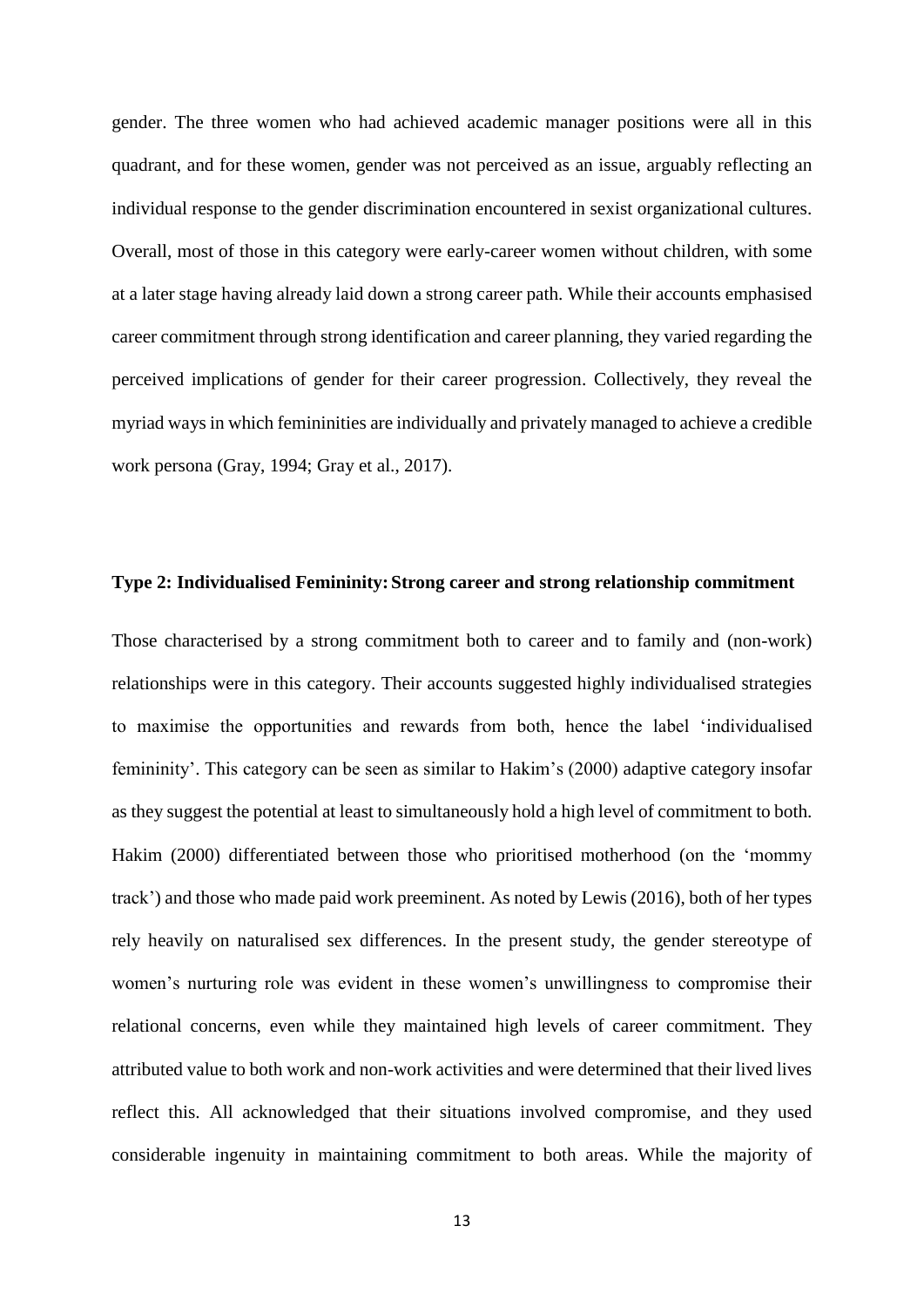Hakim's respondents were in this category, only a small minority of our respondents fell into this category and the majority of these were in research positions (Table 2). It is possible that the conventional masculinist linear career trajectory that marks the STEM domain means that a higher level of ingenuity and creativity is required in order to achieve contemporaneous strong relationship and career commitments.

Dana (researcher: in her 50s, Irish born with children) completed a PhD as a mature student. Despite considerable obstacles, she maintained a high level of commitment to both her career and family. A full-time researcher, she divided her time between the university and her home base. She was highly committed to her career and relished her move out of domesticity: 'I was so bored, I had to do something'. A similarly unconventional solution was exemplified by Anne (researcher: in her 40s, non-Irish born with a child) whose high level of career commitment was reflected in her job-related international geographic mobility, bringing her only daughter with her. Her husband came to see them every two months and they went to see him every six months. Her individual solution was to postpone international post-doctoral research until her daughter was old enough to travel with her. She was now effectively a single parent, making it difficult to attend international conferences and other events important for career progression. Jacqueline (academic: Irish born, in her 30s with young children) also had a strong commitment to her career and to her family. The extent of her career commitment was reflected in her successful promotion application submitted two weeks after giving birth to her second child: 'You're given six weeks [to apply]. I'd just had a baby two weeks before…it was a lot of pressure…I had the added pressure that my husband was also applying for it [promotion] as well....So I couldn't kind of land anything on him and then I had a small boy as well who was a year and a half'.

Carolyn (an established international award winning researcher, Irish born, in her 30s with a young child) made the more conventional choice of working part-time on her return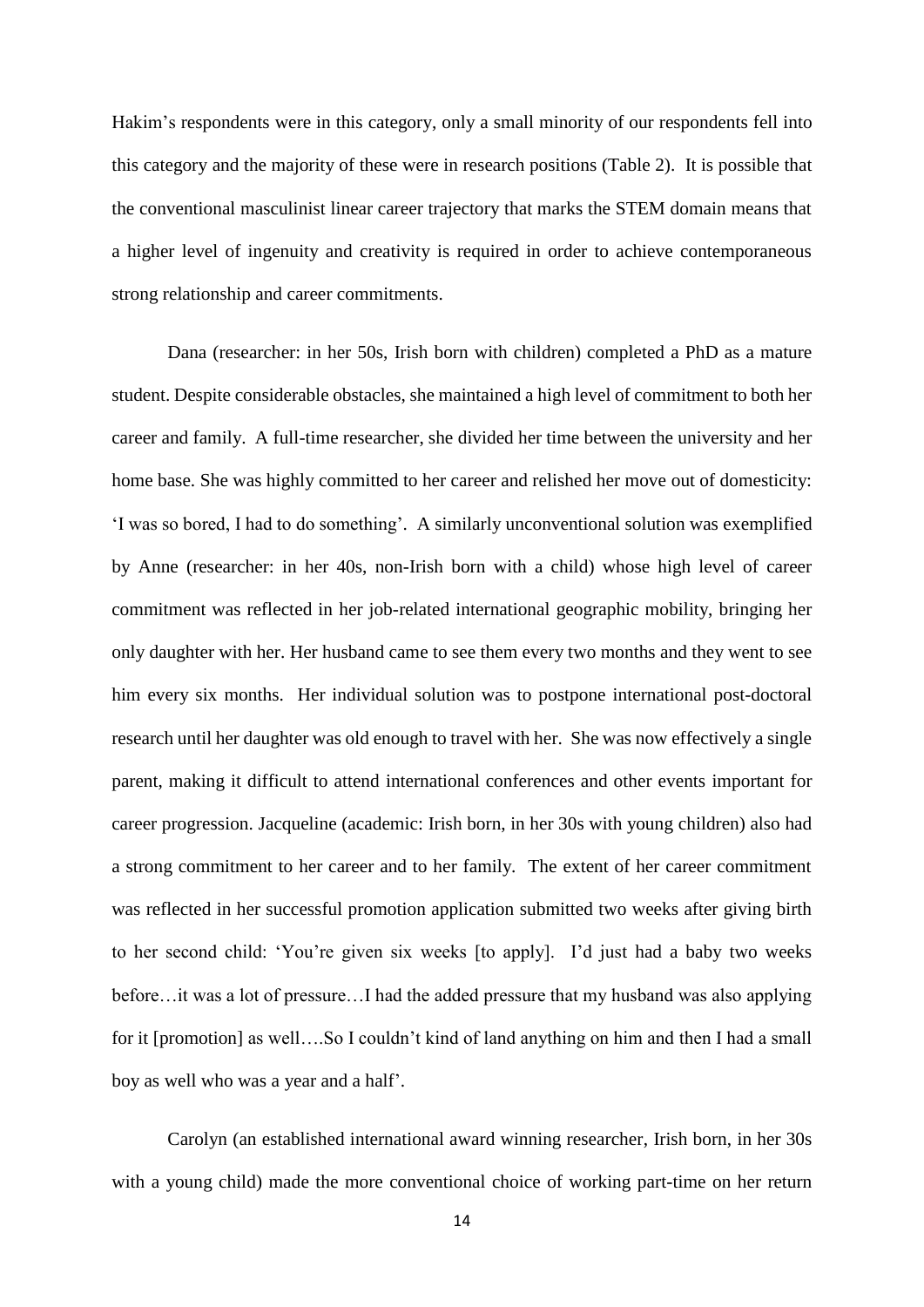from maternity leave, in an attempt to retain a high level of career and relational commitment. Because she remained highly committed to research, she saw going part-time as restricting her career: 'they're going to look less favourably on somebody who works part-time than somebody who works full-time'. She effectively put herself on a 'mommy track' with any possibility of promotion looking remote: 'I've certainly kind of resigned myself to the fact that my career will never really reach what it could if I was working full-time'. Although she is paid for part-time work, she works longer hours, despite her attempts to curtail this by 'out of office' messages on her email: 'people are looking for you so you tend to [respond] and then when you're in there's just so much work to do'.

These respondents varied in terms of how they saw gender impacting on their work lives. Carolyn (researcher: Irish born, in her 30s with a child) thinks that gender was 'not a major factor…. across the board within the university'. Anne (researcher: in her 40s, non-Irish born with a child) suggested that being a woman might be seen as an advantage in other countries, but that it made no difference in an Irish context. Dana (researcher: in her 50s, Irish born with children) was most conscious, highlighting the ways in which gender inequality was maintained through interactional patterns:

I find that if you are in a group discussion, they listen to you - but the man in the group will be listened to more, I definitely find that now.... You have to be very certain in what you say to come across as competent as a fella can. They will listen to you of course but they won't say 'oh that's a good idea (.)' [but] 'anyone else?' and then suddenly the guy who says something…. he will be listened to.

It was only when Dana became employed as a postdoctoral fellow that she became aware of being positioned as less competent, specifically as a woman researcher. This type was very much a minority in this study. This may be due to the considerable ingenuity and resilience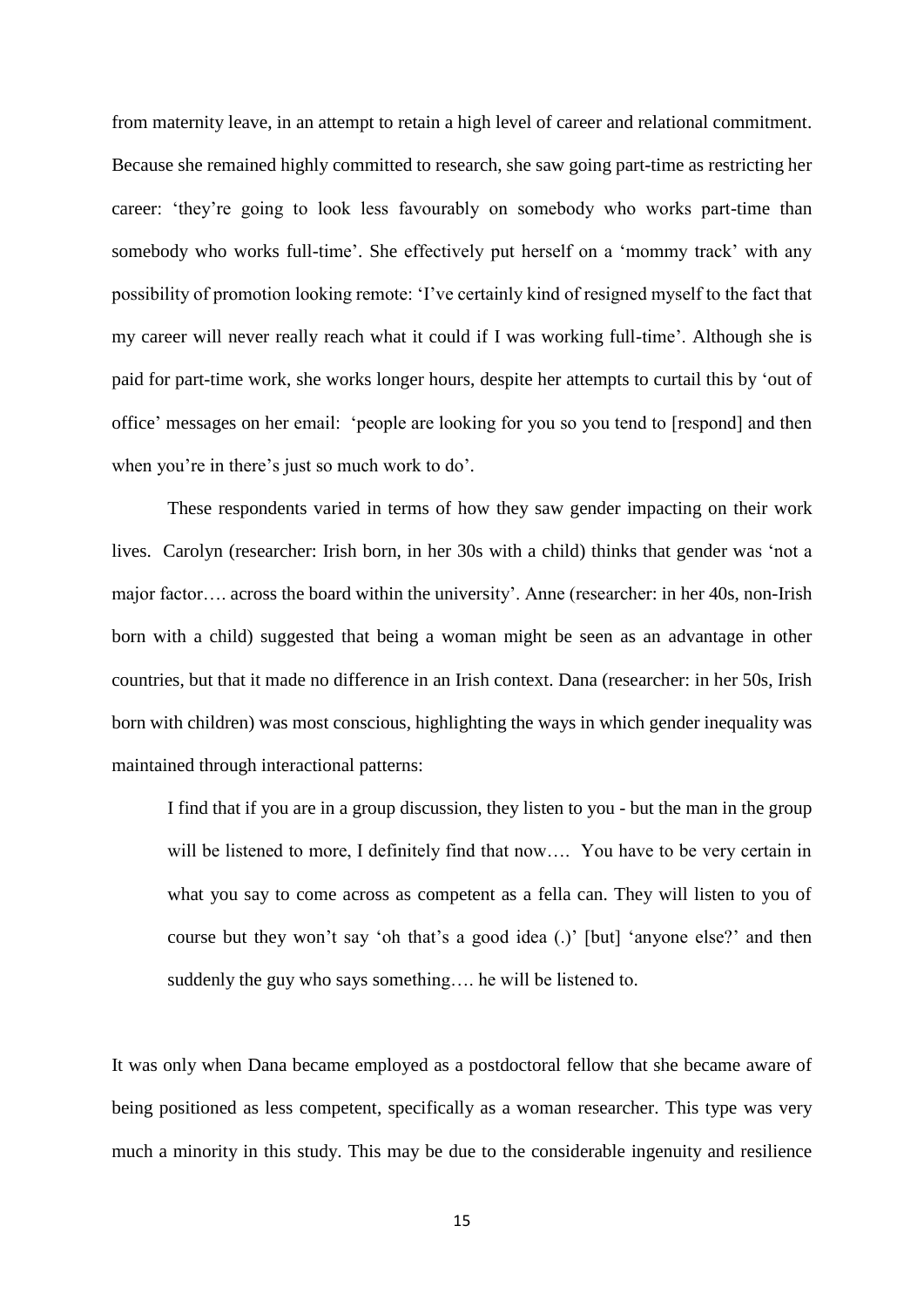required to maintain a high level of commitment to both areas in the context of a conventional linear STEM career trajectory.

#### **Type 3: Vocational Femininity: Weak career and weak relationship commitment**:

The vocational femininity category included those accounts which suggested weak commitment to career in terms of ambition to reach the highest levels but also weak commitment to (non-work) relationships. Those in this category emphasised meaningfulness in their work lives and prioritised those aspects which provided the most intrinsic satisfaction. The accounts of one in five respondents (five in total) fell into this quadrant. They indicated imperviousness to organisational goals, procedures and processes. All those falling in this category were on the academic career path (see Table 2), suggesting that such a disposition is dependent on secure employment conditions. In their effective indifference to managerial priorities (including the prioritization of research over teaching) they can be seen as resisting neo-liberal pressures.

Margaret (academic: Irish born, in her 30s with no children) prioritised the intrinsic value of teaching. Margaret's positioning reflected a concern with intrinsic satisfaction rather than with her own career progression: 'the choices I've made is not, I, I certainly, I don't think I'm a career person…I'm not driven by decisions based on my career.' Although she would like to progress in the academic hierarchy, she also thought that: 'maybe this is where I'll stay even though my capacity is much greater than that….I'm not sure if I'd have an issue with it, maybe I would in ten years' time when I see people far less capable running places… maybe, I don't know'. Similarly, Barbara (academic: Irish born, in her 50s, with children) described herself as being more concerned with teaching and knowledge production than with enhancing her promotional possibilities by being visible: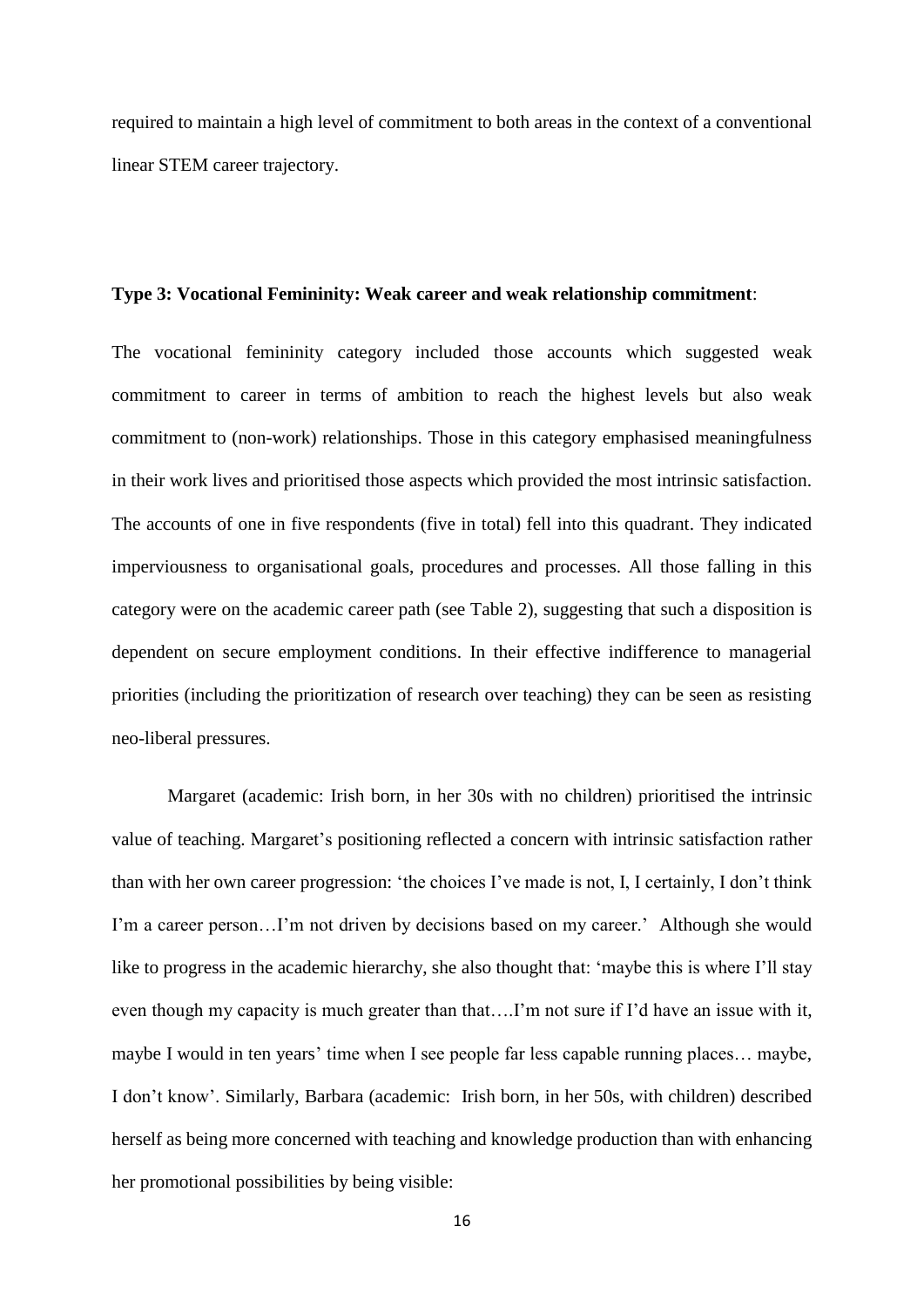I'm not [visible]. You know when my PhD students - and I'm supervising or cosupervising quite a few PhD students, let's say half a dozen, - if they put my name on something they're writing, that's ok with me, if they leave my name out, that's ok with me, they get the same supervision one way or the other.

Barbara has a strong creative interest in her discipline: 'I suppose the things that I enjoy about my job, I like being able to put in the effort where it interests me… I really enjoy that'. Similarly, Renee (academic: non-Irish born, in her 30s with no children) saw herself as a creative person and was clear that this was unhelpful in terms of her own career progression. Yet she was unwilling to change this. Thus, when asked what advice she would give to a junior colleague, she said: 'Well, advice I wouldn't take myself, and that's just (...), become more technical…The easy solution is do something that can be easily measured especially in terms of ISI' [Institute for Scientific Information]. Renee instead sought opportunities to develop her creative abilities. The seduction of conventional STEM career aspirations were acknowledged, but in relation to the benefits she might bring to her department and more widely: 'I would love to be in a situation where I was a full professor somewhere…. having an impact on a department, having a broader impact'. She did not prioritise moving upwards in the career hierarchy. She enjoyed teaching but would not hesitate to leave if finances allowed: 'If I won the lottery I'd certainly become an independent [creative person]'. Alexa (academic: Irish born, in her 40s, without children) also prioritised the collective project of her school above personal career ambitions.

Margaret's account highlighted the subordination associated with feminine practices especially when undertaken by women: 'certain roles do, do have a gender bias' and those done by women were often not valued. She felt marginalised as a woman in a male dominated STEM world: 'you just feel like this young one, particularly a girl in the room with all these men, you're definitely still an outsider and you are, I definitely have felt the female thing there,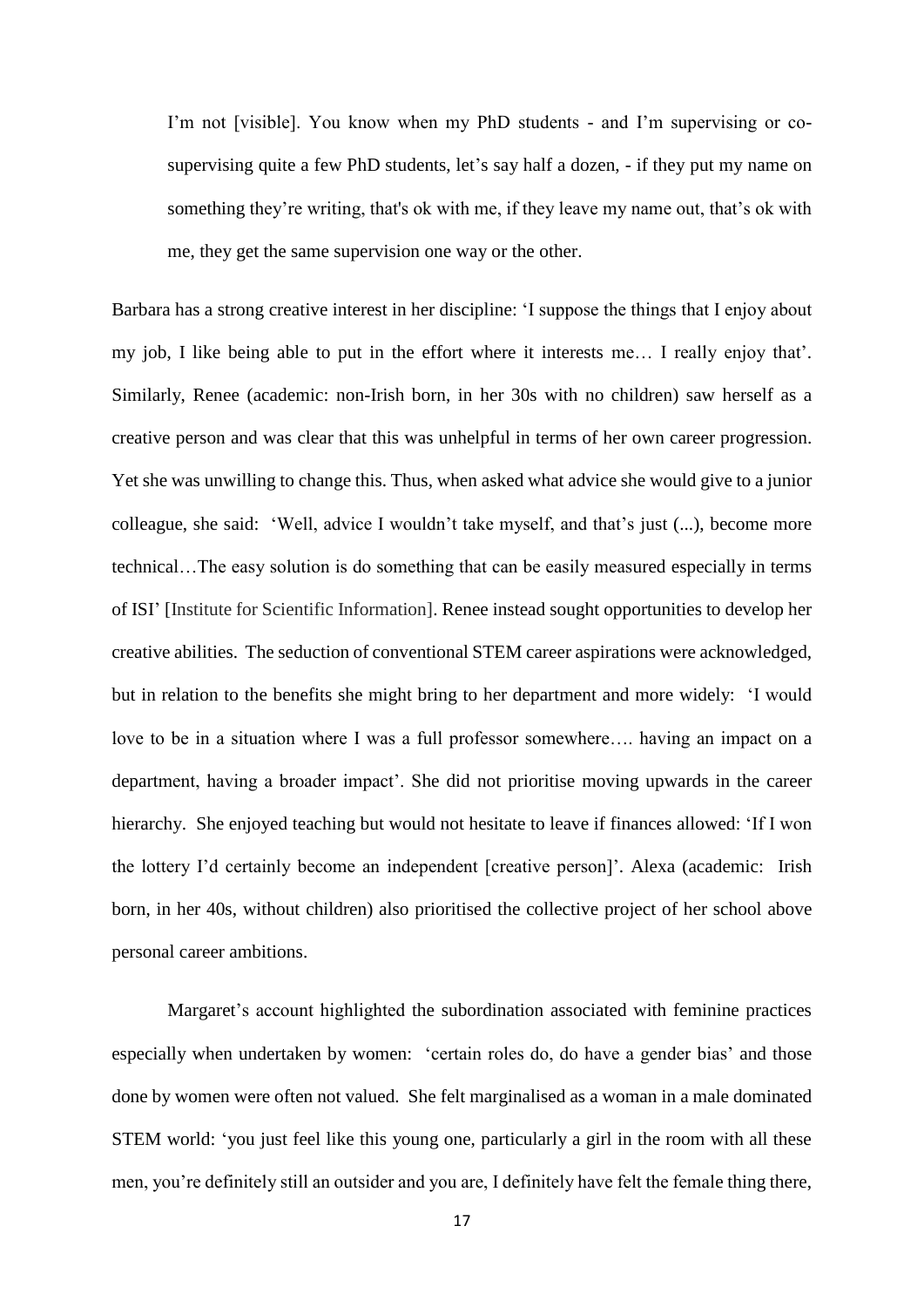definitely, just like this young girl'. Barrett and Barrett (2011) found a more positive orientation towards teaching among women than men. This was reflected in Margaret's account as she prioritized teaching but saw this as feminised work that rendered her a non-contender in STEM. In contrast to the gendered reading of STEM culture by Margaret, three of the five in this quadrant (Renee, Alexa and Marissa) did not see gender as impacting their careers.

In the context of a neo-liberal university, where the extrinsic rewards of promotions and progression rely on measurable outputs, these women prioritised intrinsic aspects including teaching and creativity. They exemplified a re-envisioning of the traditional concept of career. The ability to do this rested on both being in secure positions and remaining relatively invisible to management who had rather different priorities. They can be seen as re-envisioning the traditional linear STEM organisational career to include the prioritisation of self-fulfilment, authenticity and intrinsic satisfaction (Mainiero and Sullivan, 2005).

#### **Type 4 Family-Oriented Femininity: Weak career and strong relationship commitment:**

Those accounts falling in this category were characterised by a strong relationship commitment, particularly to family and a weak commitment to career. Although in terms of priorities and ideas about 'natural' sexual difference, they are similar to Hakim's (2000) homecentred women, they differ insofar as they are committed to paid employment. Indeed, the option of moving completely out of paid employment is one that is now available only to a select few. In the present study, there was a recognition that maintaining a high level of family commitment came at a price for women in career terms. Only eight per cent of the women were in this type, a pattern that again arguably reflects their educational background and occupational position.

Diana (academic: non-Irish born, in her 40s with children) saw her situation as reflecting a male-dominated society and university. She believed her career had been affected negatively by her family responsibilities: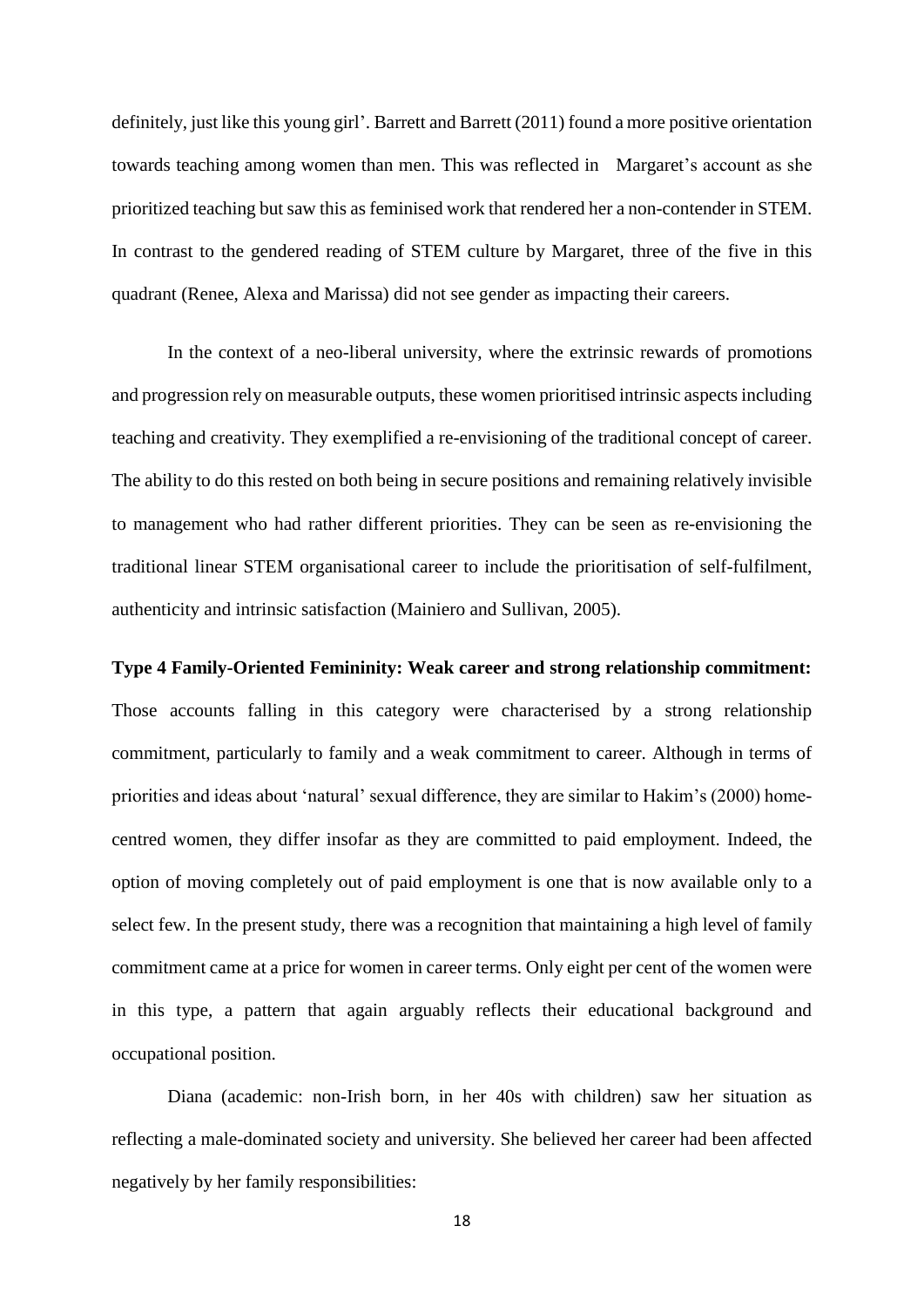not doing enough research, not publishing hard enough, not networking hard enough, not going to conferences enough, those are all the obstacles. And spending too much time with my family and preferring to be a mother and not… not putting enough time into my job. Those are the obstacles.

For Diana, the difficulty of combining an academic career with family responsibilities forced her to choose one over the other. She said of herself: 'I wanted a career but not that much' and noted that she got 'stuck in her current position'. Yet, she identified with domestic responsibilities as an important part of her construction of herself as a woman. She contrasted this with the domains of STEM which she saw as male-dominated: 'They are all men and they are kind of perhaps more ambitious, more driven, and maybe they put more into their work'. Melissa (academic: Irish born, in her 40s with children) also noted the difficulty of combining relational concerns with an academic career and suggested that women were forced to choose between these domains because of gendered expectations, with such expectations being reinforced in day-to-day interaction. She recalled a seminar in which a number of senior academic women gave career advice and during which she became very conscious of the sacrifices required of women to succeed in that environment:

And I'm thinking that's [wrong]. I don't want to, when I'm in my 70s and retired, be thinking I didn't spend enough time when my children were small and now they're in jail, you know. I don't want to be in a situation where I'll have regrets and I have to remind myself [of this]. And there are little jibes here there and everywhere about it.. I'm still doing the job and doing right by my family but I'm losing out in terms of potential progress.

As noted by Lewis (2014), prioritising a commitment to relational activities is seen as reflecting excessive femininity and is suspect. For Melissa time is required to prevent the children's potential future deviance. Both women in this category identified women and femininity with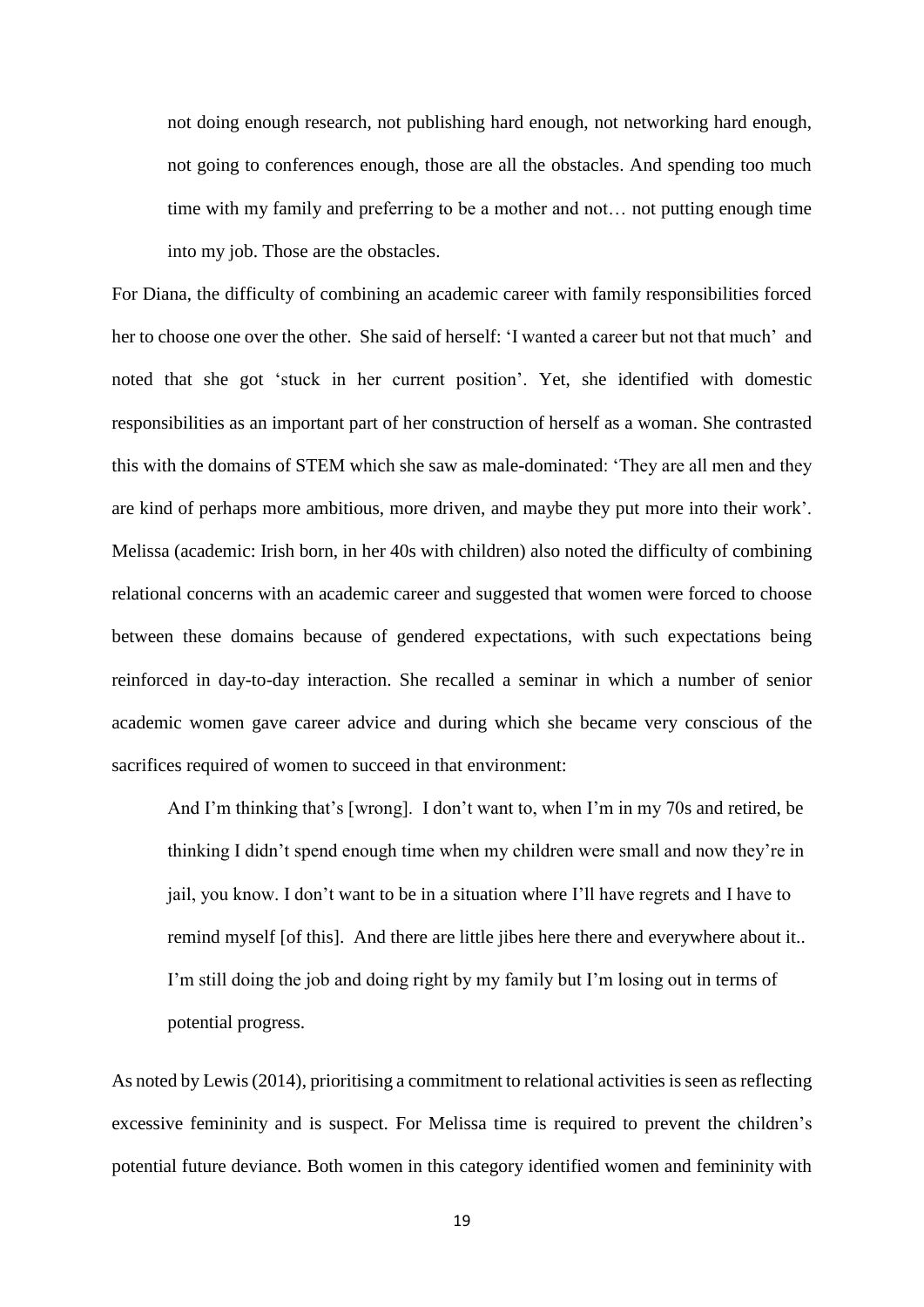the familial and domestic. Diana compared her life experience with that of her male colleagues: 'they're not torn by the whole family thing…the other guys I guess they've got families, but yeah, men, men are never as torn as much. They never are'. Reflecting many studies pointing to the multiple cultural barriers faced by women in masculine STEM structures (White, 2014), Melissa noted that: 'It is a system that is stacked against women I think and stacked for men because it promotes that sort of drive'. While these women perform the most stereotypical form of femininity, they have reluctantly forgone career ambitions and made relational concerns a life priority.

#### **Concluding Discussion**

The typological framework in this study demonstrates that femininities are not inevitable or 'natural' but are insistently inhabited, although reflexively adapted and expanded (Butler, 2004; West and Zimmerman, 1987) so as to make women's lives liveable within the masculine culture of STEM. It also identifies some of the patterns that contribute to institutionalising women's under-representation in STEM.

The accounts of most of these highly educated women fall into Type 1, *Careerist Femininity*. Although this involves accepting characteristics associated with masculinity and their enactment by women, there is a simultaneous insistence on femininity. Most of those in this category were early career and did not have children (with a small number having already achieved career success in academic manager roles). Their current life circumstances come into least conflict with the heightened masculinist culture, values, career structure and metrics in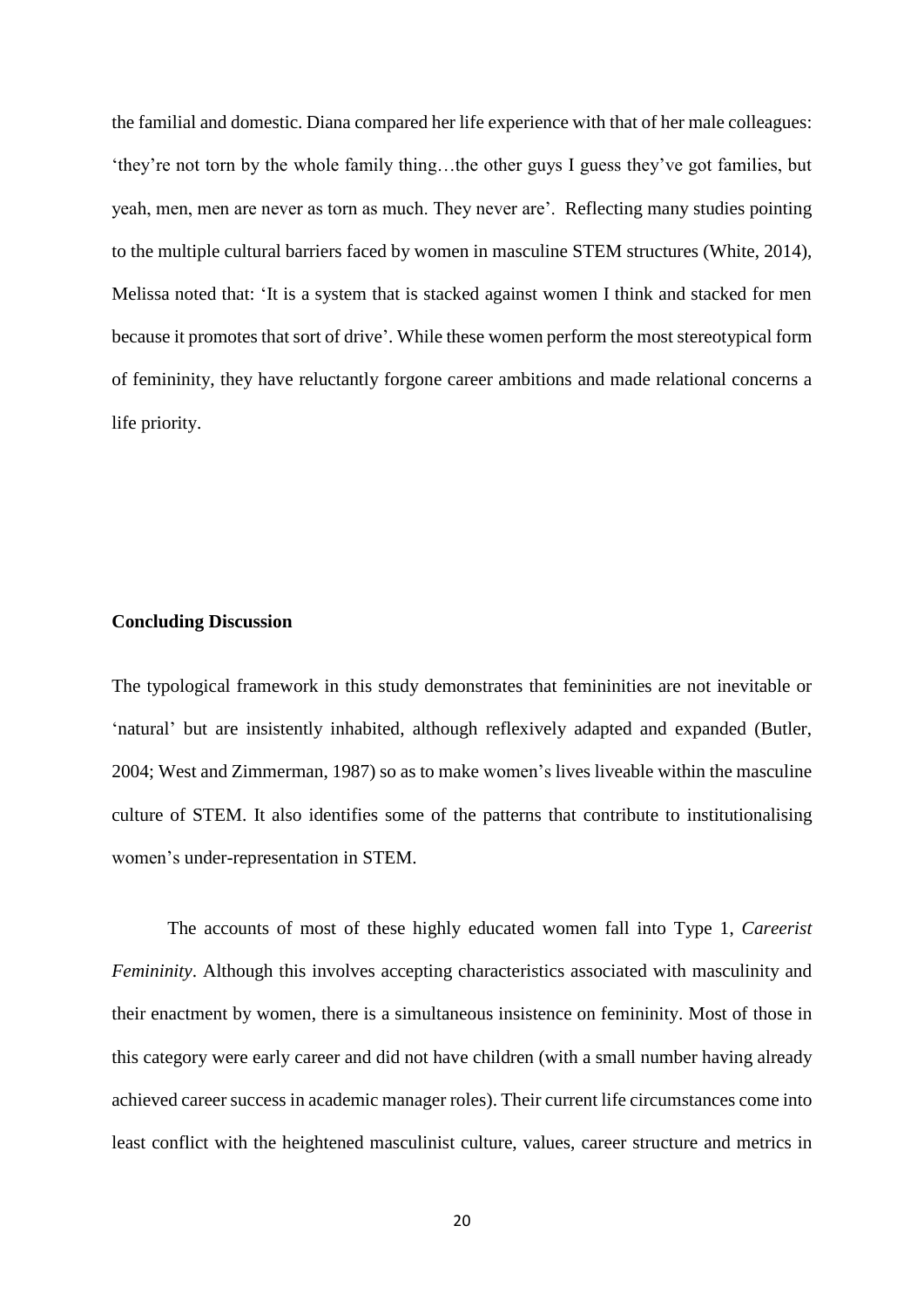STEM. This type is not sustainable in a societal context where women are seen as the main care givers. Thus the under-representation of women in STEM is not simply an individual problem. Careerist femininity as articulated in these accounts demands 'blending in' while being 'single-minded' and 'fighting harder'. Thus although potentially it lines up with liberal feminist agendas, it is located outside of feminist or gender politics which are seen as 'not important' or 'probably not important'. The women's experiences in this type demonstrate the work done by the symbolic meanings of femininity to (re)legitimate the ideal masculine STEM academic or researcher: something that has attracted little academic attention.

In Type 2, *Individualised Femininity*, the accounts show attempts to balance the often mutually exclusive values and practices of caring relationships and career commitment. Reconciling these within the narrow parameters of STEM careers often involves life experiments, such as moving family across national borders. Once again, structural obstacles linked to masculine ideals are individually negotiated and in ways that revalue femininities. In Type 3, *Vocational Femininity*, the women prioritise sources of intrinsic satisfaction. They can be seen as resisting managerialist priorities, including the prioritization of research over teaching and attributing value to those aspects of their work that are meaningful to them. Since their priorities are not shared by management, they have to remain largely organisationally invisible to survive (a position facilitated by holding permanent positions). This solution has typically been ignored in work on femininities in STEM.

The tensions between constructions of femininity and the ideal masculinist STEM academic/researcher are also indicated by the fact that women were least likely to be found in Type 4: *Family-Oriented Femininity*. It is striking that, in contrast to assumptions about the 'naturalness' of the prioritization of relational commitment (Hakim, 2000), the women in this category reluctantly chose relational commitment over career commitment. Whereas this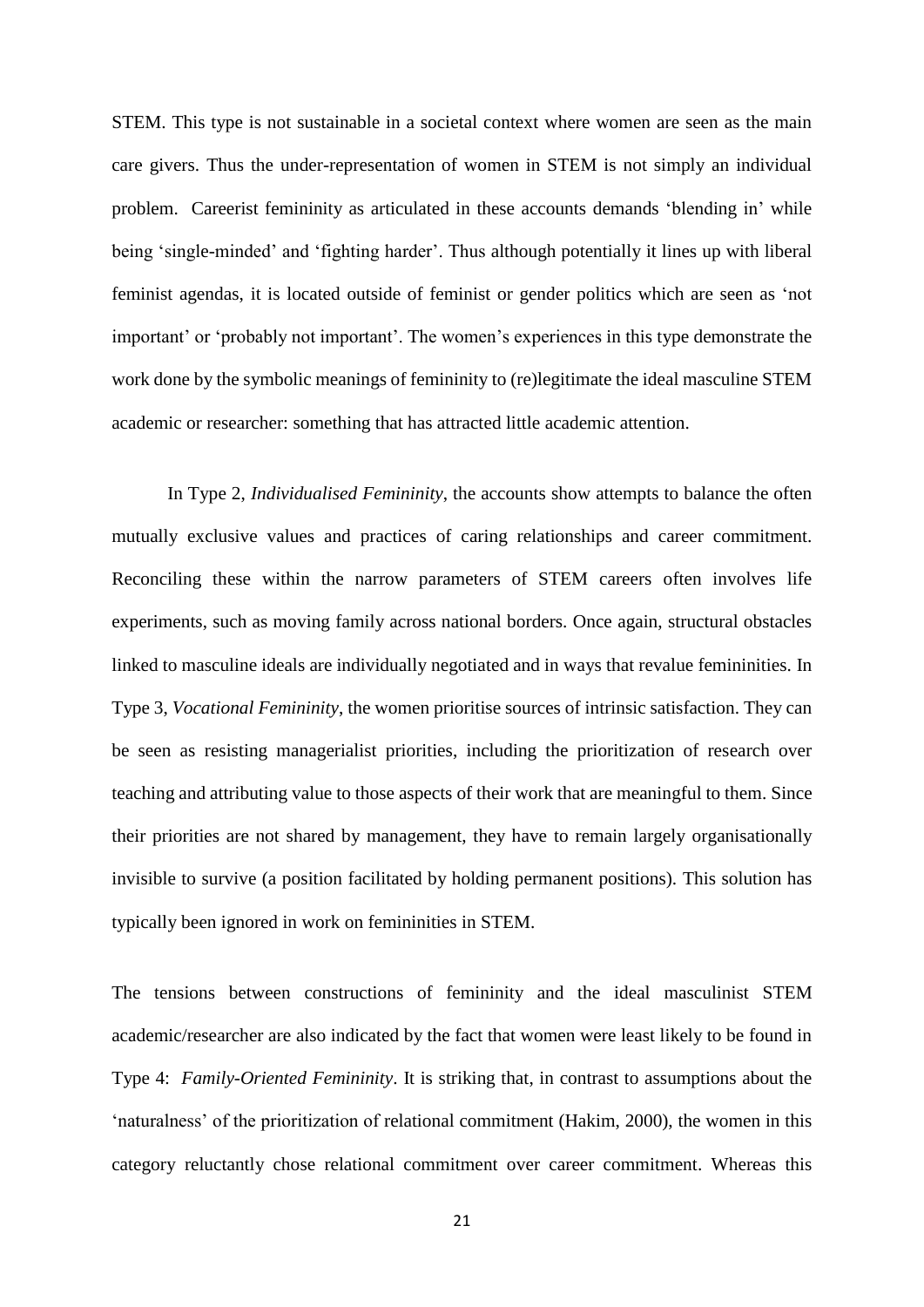category was the most common type in the masculinities study (O'Connor et al., 2015), Family Oriented Femininity is enacted by only a tiny minority of women. This implicitly suggests that 'feminine' orientations are more acceptable among men and that breaking the link between 'gender performance and sexed bodies' (Francis, 2010) is more available to men than to women in STEM (see also Sang et al., 2014).

The identified types are dynamic and processual for individual women who may well move from one type to another over the life course. They demonstrate variation in the way femininities are enacted in STEM contexts both individually and collectively and over time. They underline the importance of recognising the ingenuity required of women to enact femininity. Femininity, as the constitutive outside of STEM, works to maintain it as a masculine domain. It is not surprising then that considerable work is required to both occupy this domain and to identify with and 'do' feminity (ies). This article reframes the career/paid work and work/life dichotomies and broadens these to encompass both a re-envisioning of career as vocation (Type 3) and the development of individualised lifestyle orientations that facilitate a high commitment to both (Type 2).

There are obvious limitations to our study. It is based on a small sample in one academic context in a particular society at one moment in time. However, we see the case study typology as a heuristic device that opens up questions about how the STEM context shapes the ways in which femininities are inhabited and lived, and how this affects the underrepresentation of women in a field that tends to naturalise femininity as outside this masculinised scientific domain.

Risman and Davis (2013:747) asks if 'we could explore when people refuse to do gender whether they 'undo' it or simply do gender differently'. By developing a typology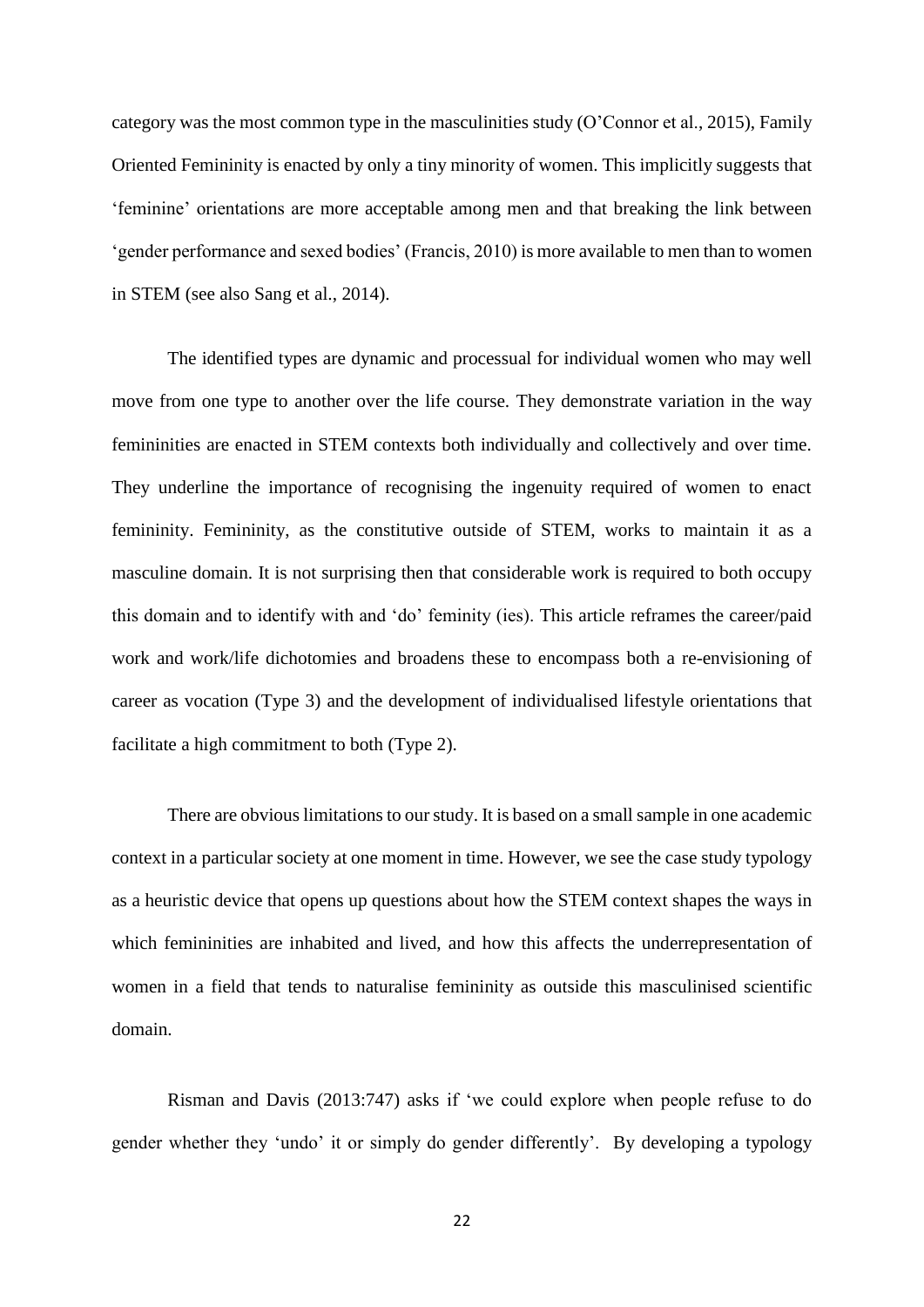based on career- and relational commitment, we show that while the women participants are doing femininity differently, there is little evidence of undoing gender in the sense of increasing the valorisation of femininities in the STEM workplace. Instead, femininities are valorised as maintaining gendered self-identities, while adapting to the differently gendered demands of their workplace. Thus the career orientation of most of the women in this study involves adopting characteristics associated with masculinity (although experienced and read as feminine); it requires remaining silent about sexism and making constant and creative efforts to 'blend in'. The typology presented here sensitises us to particular patterns and practices of femininity as shaped by the career experiences and cultural demands of STEM, with its implicit expectations as regards the importance of career commitment to the exclusion of other commitments; expectations that the reconciliation of the competing demands of STEM and (non-work) relationships is an individualised responsibility; assumptions that the prioritization of family commitment is unacceptable for women in STEM; and that it is not necessary to look for intrinsic satisfaction outside a linear hierarchical STEM career. As such, it highlights the need for a re-envisioning of STEM careers: a re-envisioning that is crucial to meet the objective of increasing women's participation in STEM in a sustainable way.

**Acknowledgements:** Funding from the European Commission under Grant Number 287526

#### References

Acker J (1990) Hierarchies, jobs, bodies: a theory of gendered organizations. *Gender and Society* 4: 139-158.

Bagilhole B, Goode J (2001) The contradiction of the myth of individual merit, and the reality of a patriarchal support system in academic careers. *The European Journal of Women's Studies* 8(2): 161–180.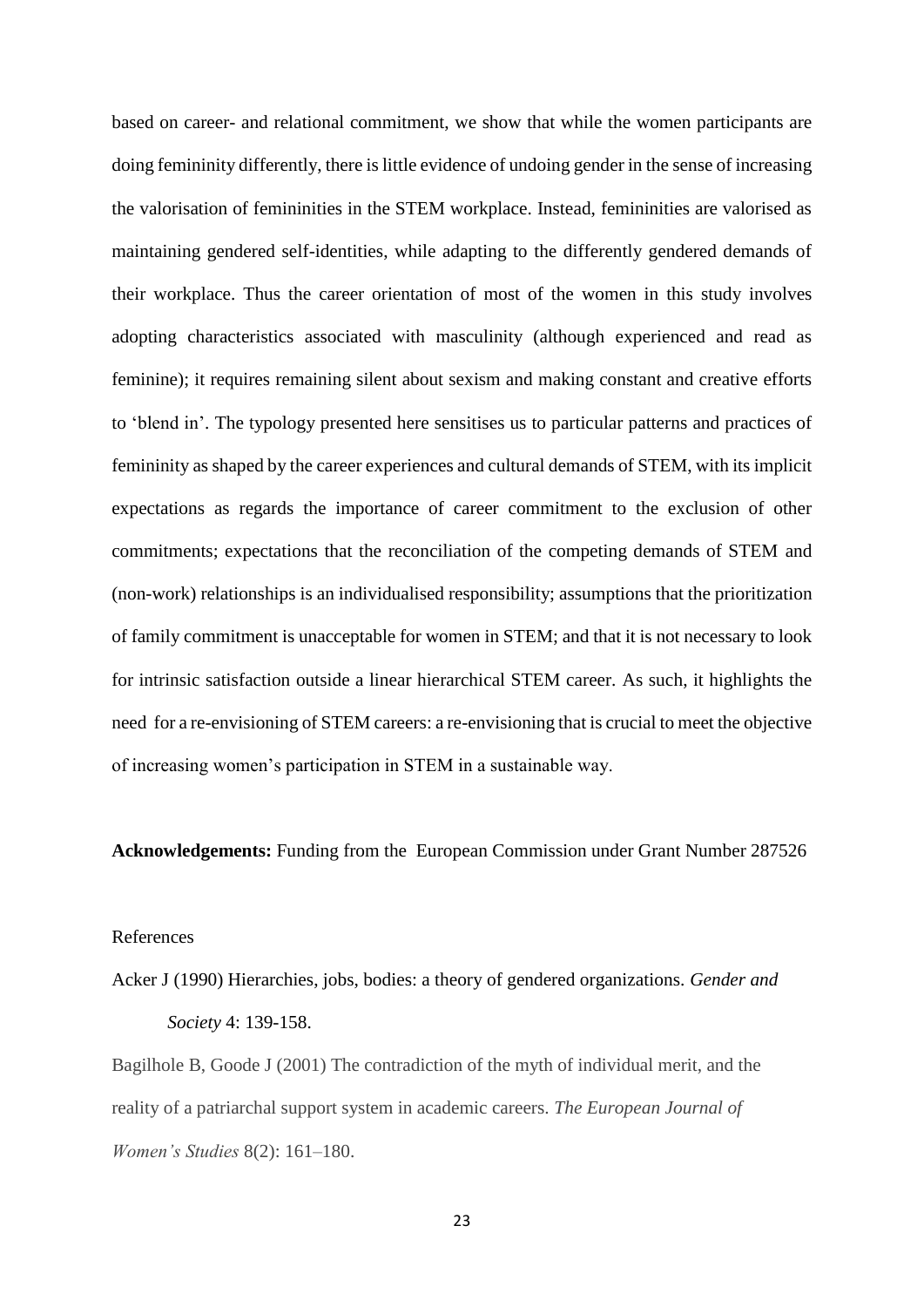Barrett L, Barrett P (2011) Women and academic workloads: career slow lane or Cul-de-Sac? *Higher Education* 61: 141–155.

Billing Y D (2011) Are women in management victims of the phantom of the male norm? *Gender Work and Organization.* 18 (3): 298-317.

Blau G J (2011/1985) The measurement and predictors of career commitment. *Journal of Occupational Psychology*, 58 (4): 277-288..

Butler J (1990) *Gender Trouble: Feminism and the Subversion of Identity.* London: Routledge.

Butler J (1993) *Bodies That Matter: On the Discursive Limits of "Sex*". New York: Routledge.

Beraud A (2009) Women in the Rat Race: Women's careers in technological higher education. In: A Lipinsky (ed) *Encouragement to Advance: Supporting Women in European Science Careers.* Bielefield, Germany: Kleine Verlag 154-183

Butler J (2004) *Undoing Gender.* London: Routledge.

Carson KD and Bedeian AG (1994) Career commitment: Construction of a measure and examination of its psychometric properties. *Journal of Vocational Behaviour*, 44, 237-262.

Ceci S, Williams WM (2011) Understanding current causes of women's under-representation in science, PNAS, 108 (8):3157-3162

Clegg S (2008) Femininities/masculinities and a sense of self: thinking gendered academic identities and the intellectual self. *Gender and Education* 20 (3): 209-221.

Collinson DL, Hearn J (1996) Breaking the Silence: On Men, Masculinities and Managements.

In: Collinson DL and Hearn J (eds.) *Men as Managers, Managers as Men: Critical Perspectives on Men, Masculinities and Managements* London: Sage, 1-24.

Connell RW (1987) *Gender, Power and Society*. Cambridge: Polity Press.

Connell R (1995) *Masculinities.* Cambridge: Polity Press.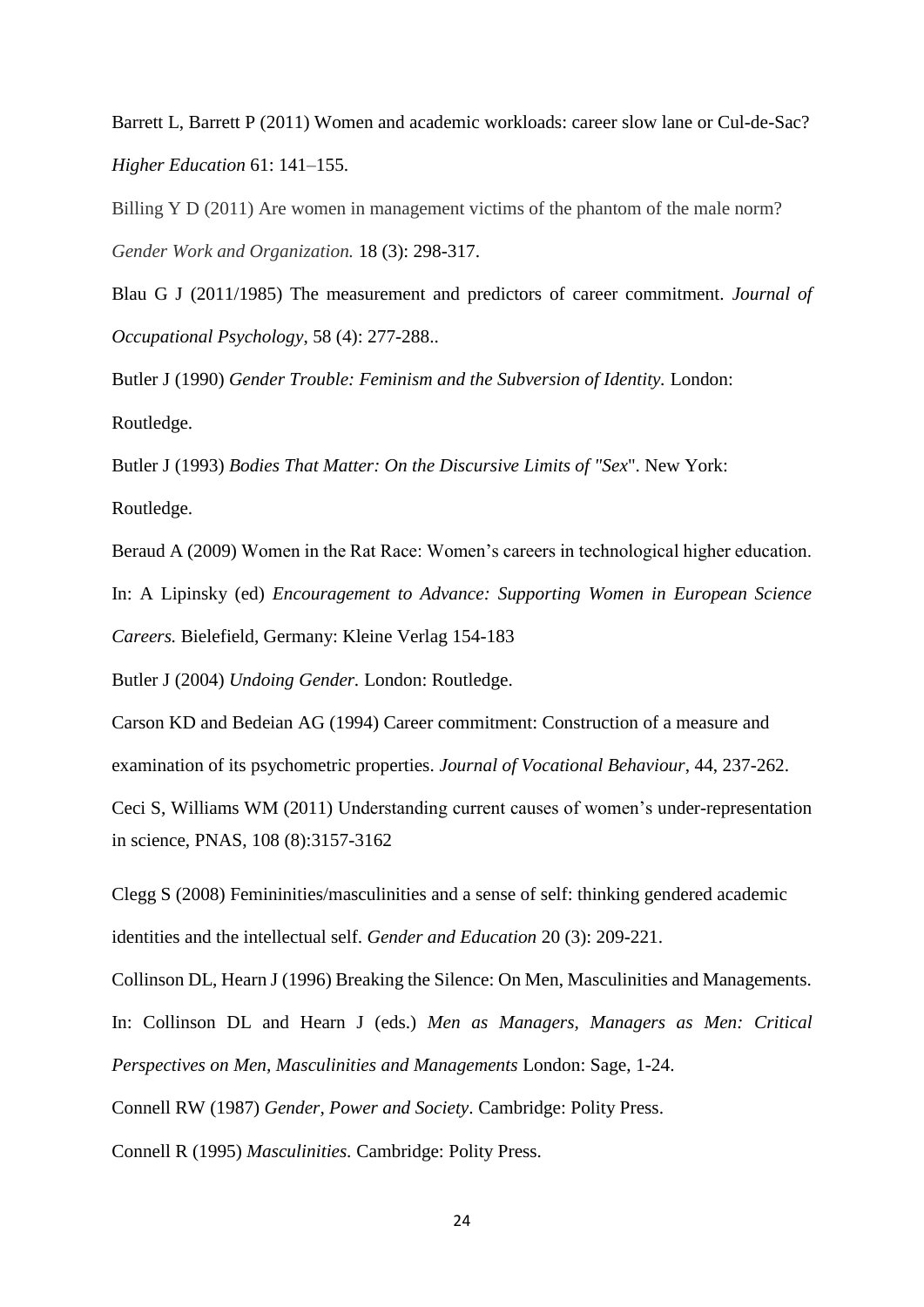Connell R (2005) *Masculinities*, 2<sup>nd</sup> edition Cambridge: Polity Press.

Connell RW, Messerschmidt JW (2005) Hegemonic Masculinity: Rethinking the concept. *Gender and Society* 19 (6): 829-859.

EU (2015) *She Figures* 2015.Available at:

[ec.europa.eu/research/swafs/pdf/pub\\_gender\\_equality/she\\_figures\\_2015-final.pdf](http://ec.europa.eu/research/swafs/pdf/pub_gender_equality/she_figures_2015-final.pdf) (Accessed 10/11/2016).

Etzkowitz H, Fuchs S, Gupta N, Kemelgor C, Ranga M (2007) The Coming Revolution in Science. In: Hackett EJ, Amsterdamska O, Lynch M, Wajcman J. (eds) *The Handbook of*  Science and Technology Studies, 3<sup>rd</sup> Edition. Cambridge, Mass and Society for Social Studies of Science, 403-429

Evetts J (1994) *Women and Career: Themes in Advanced Industrial Societies.* London: Longman.

Francis B (2010) Re/theorising gender: female masculinity and male femininity in the classroom? *Gender and Education* 22 (5): 477-490.

Francis B, Paechter C (2015) The problem of gender categorization: addressing dilemmas past and present in gender and education research. *Gender and Education* 27 (7) 776-790. Gray B (1994) Women in Higher Education; What are we doing to ourselves? In Davies S, Lubelska, C, Quinn J (eds) *Changing the Subject: Women in Higher Education*. London: Taylor & Francis, 75-88.

Gray B, Ciolfi L, de Carvalho, AFP, D'Andrea, A. Wixted, L. ( 2017) Reconfigurations of gender, life and work in the knowledge economy. *British Journal of Sociology* (forthcoming).

Gunz H, Peirpel M (2007) *Handbook of Career Studies*. New York: Sage.

Gupta, N. (2015) Rethinking the relationship between gender and technology: a study of the Indian example. *Work, Employment and Society* 29 (4): 661-672.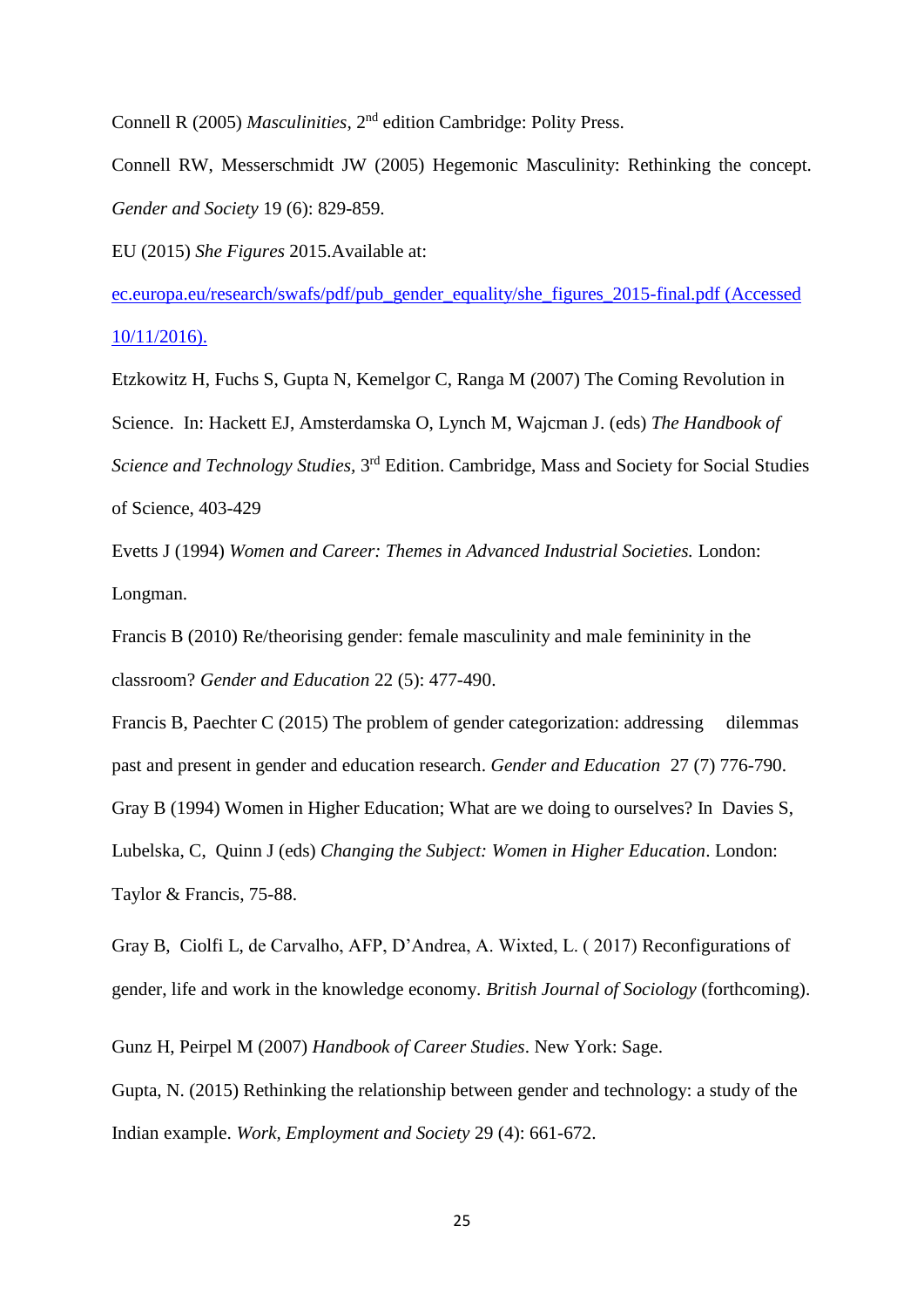Hakim C (2000) *Work-Lifestyle Choices in the 21st Century*. Oxford: Oxford University Press.

Hall D (1976) *Careers in Organisations.* Santa Monica, CA: Scott Foresman and Company.

Haraway D (2004) Situated knowledges. In Harding S (ed.) *The Feminist Standpoint Reader*, New York: Routledge, 81-101.

HEA (2016) *HEA National Review of Gender Equality in Irish Higher Educational Institutions Report of the Expert Group.* Available at:

[www.hea.ie/sites/default/files/hea\\_review\\_of\\_gender\\_equality\\_in\\_irish\\_higher\\_educaton.pdf](http://www.hea.ie/sites/default/files/hea_review_of_gender_equality_in_irish_higher_educaton.pdf) (Accessed 10/02/2017).

Hearn J (2014) Men, Masculinities and the material(-) discursive. *Norma, International Journal of Masculinity Studies* 9(1), 5-17.

Hill C, Corbett C, St Rose A (2010) *Why So Few? Women in Science, Technology, Engineering, and Mathematics*. Washington: AAUW.

HC (House of Commons) (2014*) Women in Scientific Careers*. London:HC Science and Technology Committee

Husu L (2013) Laboratory life: Scientists of the world speak up for equality. *Nature* 495 (7439):35-8.

Landivar LC (2015) The gender gap in employment hours: do work-hour regulations matter? *Work, Employment and Society* 29 (44): 550-570.

Lewis P (2016) Hakim Revisited: Preference, Choice and the Post-Feminist Gender Regime, *Gender, Work and Organization* doi:10.111/gwao.12150

Lewis P (2014) Postfeminism, Femininities and Organization Studies: Exploring a New

Agenda. *Organization Studies* 35 (12): 1845-1866.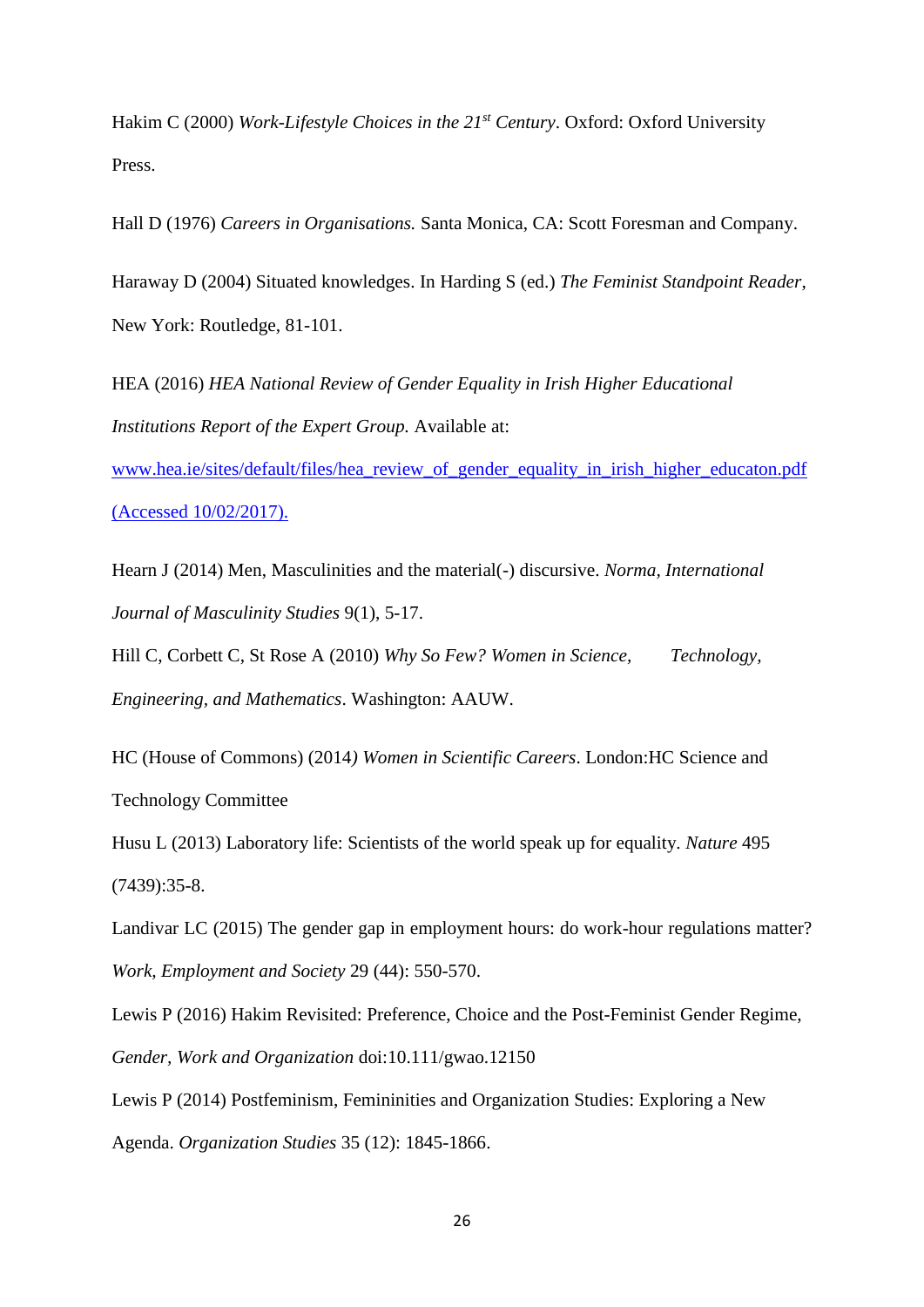London M (1985) *Developing managers: a guide to motivating and preparing people for successful managerial careers.* San Francisco: Jossey-Bass.

Lydon JE, Zanna M P (1990) Commitment in the face of adversity: a value-affirmation approach. *Journal of Personality and Social Psychology* 58: 1040-1047.

Mainiero L, Sullivan S (2005) Kaleidoscope careers: an alternative explanation for the opt out revolution. *Academy of Management Executive* 19 (1): 106-123.

Messerschmidt JW (2009) 'Doing Gender': The impact and future of a salient sociological concept. *Gender and Society,* 23(1): 85-88.

Morley M (2013) *Women and Higher Education Leadership: Absences and Aspirations.* London: Leadership Foundation for Higher Education.

Nentwich JC, Kelan EK (2014) Towards a topology of 'doing gender': An analysis of empirical research and its challenges. *Gender Work and Organization* 21 (2): 121-134.

O'Connor P (2014) *Management and Gender in Higher Educatio*n. Manchester: Manchester University Press

O'Connor P, O'Hagan C, Brannen J (2015) Exploration of masculinities in academic organisations: A tentative typology using career and relationship commitment. *Current Sociology.* July 63 (4): 528-546.

Paechter C (2006) Masculine femininities/feminine masculinities: power, identities and gender. *Gender and Education* 18 (3): 253-263.

Risman B J, Davis G (2013) From sex roles to gender structure. *Current Sociology* 61 (5-6) 733-755.

Rodrigues R, Guest D, Budjanovcanin A (2016) Bounded or boundaryless? An empirical investigation of career boundaries and boundary crossing. *Work Employment and Society* 30 (4): 669-686.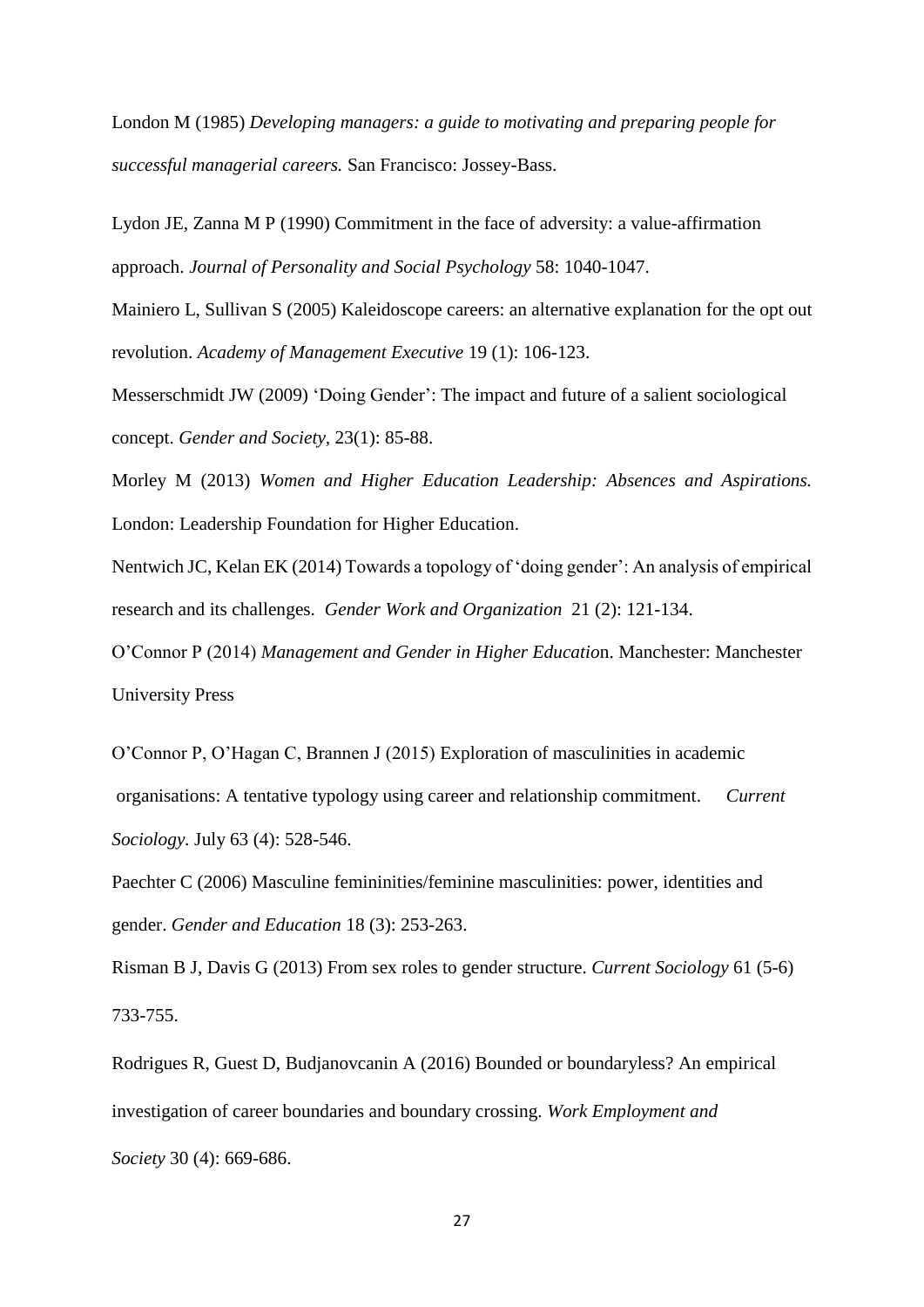Roper J, Ganesh S, Inkston K (2010) Neoliberalism and knowledge interests in boundaryless careers discourse. *Work Employment and Society* 24 (4): 661-679.

Sang KJC, Dainty ARJ, Ison SG (2014) Gender in the UK architectural profession: (re) producing and challenging hegemonic masculinity. *Work, Employment and Society* 28 (2): 247-264

Schippers M (2007) Recovering the feminine other: masculinity, femininity, and gender hegemony*. [Theory and Society](http://www.ingentaconnect.com/content/klu/ryso;jsessionid=3l5qauvo56qoi.alice)* 36(1): 85-102.

Truss C, Conway E, D'Amato A et al., (2012) Knowledge work: Gender-blind or gender biased? *Work, Employment and Society* 26 (5):735-754.

Van den Brink M and Benschop V (2012) Slaying the seven headed dragon: the quest for gender change in academia. *Gender, Work and Organization* 19 (1):71-92.

Watts JH (2009) Leaders of men: women 'managing' in construction. *Work, Employment and Society* 23 (3): 512-530.

Wajcman J (1998) *Managing Like a Man*. Cambridge: Polity Press.

West C, Zimmerman DH (1987) Doing Gender. *Gender & Society* 1 (2): 125-151.

West MS, Curtis JW (2006) AAUP Faculty Gender Equity Indicators 2006. American Association of University Professors. ( [www.aaup.org/NR/rdonlyres/63396944-44BE-4ABA-](http://www.aaup.org/NR/rdonlyres/63396944-44BE-4ABA-9815-%205792D93856F1/0/AAUPGenderEquityIndicators2006.pdf)9815- [5792D93856F1/0/AAUPGenderEquityIndicators2006.pdf](http://www.aaup.org/NR/rdonlyres/63396944-44BE-4ABA-9815-%205792D93856F1/0/AAUPGenderEquityIndicators2006.pdf) Accessed 20/10/2016). White K (2014) *Keeping Women in Science*. Melbourne: Melbourne University Press

# **Biographies**

Pat O'Connor is Professor of Sociology and Social Policy at the University of Limerick and Visiting Professor at Geary Institute, University College Dublin. Her research interests revolve around gender and higher education: including organizational culture, leadership and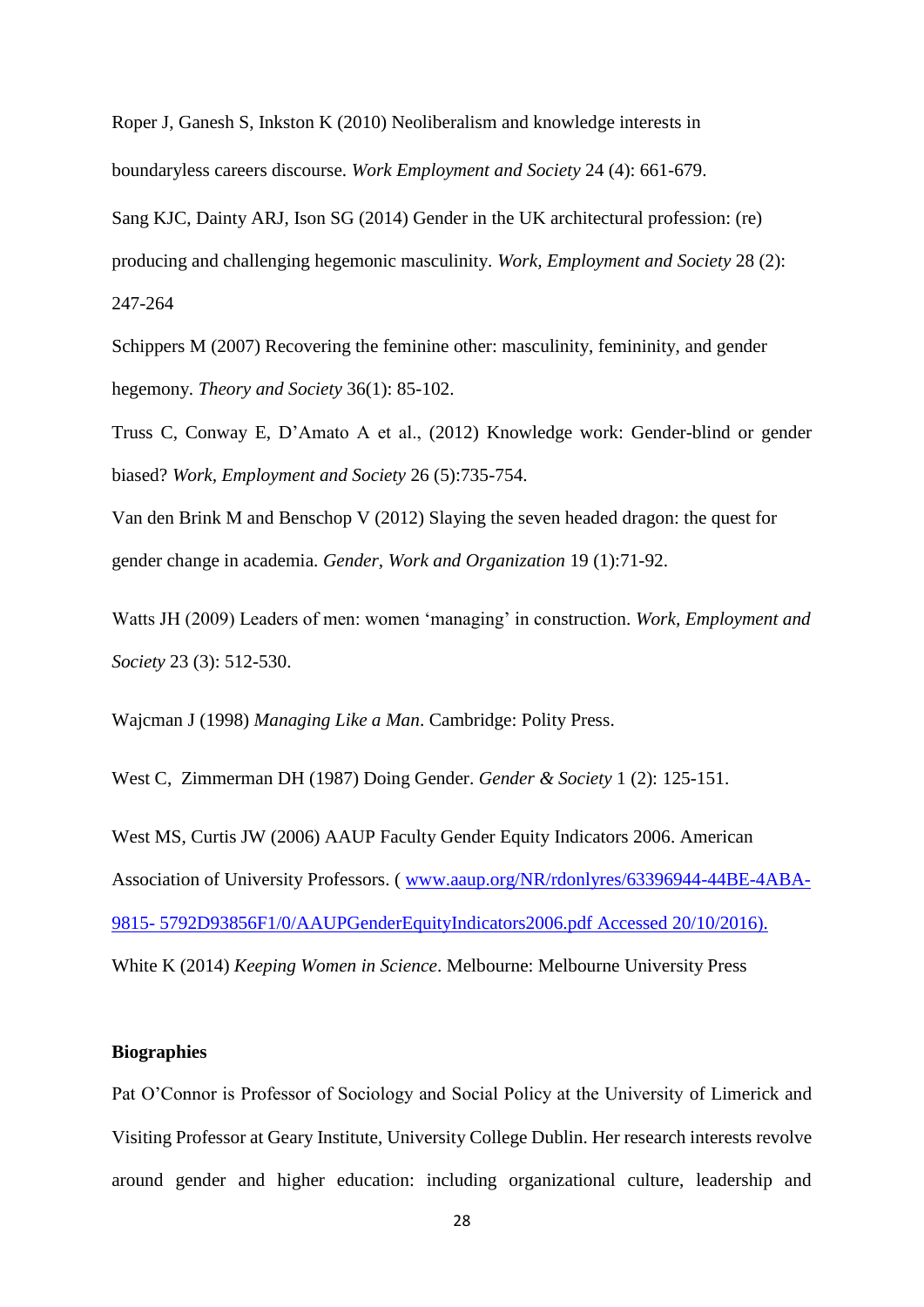management, masculinities/femininities and excellence. Her roughly 100 publications include seven books (including *Management and Gender in Higher Education, 2014* and (co-edited with Kate White) *Gendered Success in Higher Education: Global Perspectives* 2017, Palgrave Macmillan*)*. She has published over 70 peer reviewed refereed journal articles: *Critical Studies in Education*; *Current Sociology*; *Sociology*; *Studies in Higher Education*; *Policy and Politics*; *Gender and Education*, *HERD* etc. She is involved in a cross-national EU funded Framework 7 project (2012–2017: FESTA) and is a member of the Women in Higher Education Management Network (WHEM).

Clare O'Hagan is a research fellow and project manager on a gender–equality project at the University of Limerick, Ireland. Her book, *Complex Inequality and 'Working Mothers'* (2015), based on her Ph.D thesis has been published by Cork University Press. Other publications include 'Broadening the intersectional path: Revealing organizational practices through "working mothers" narratives about time', *Gender, Work and Organisation* (2014) DOI: 10.1111/gwao.12056; and 'Working and mothering: Interlocking locations in the caringscape', *Families, Relationships and Societies* (2014) 3(2): 201–218. She has co-authored articles on 'Excellence in university academic staff evaluation: a problematic reality?' *Studies in Higher Education (2015);* 'Exploration of Masculinities in Academic Organisations; A Tentative Typology' *Current Sociology*, 63 (4): 1-19. Research interests include motherhood, equality, gender, employment, child care, intersectionality and academic capitalism.

Breda Gray is Senior Lecturer, Department of Sociology, University of Limerick; Director of programmes in Gender, Culture & Society and Co-convenor of the Gender ARC Research Consortium. She is author of *Women and the Irish Diaspora* (Routledge, 2004); editor of the *Irish Journal of Sociology* (18/3, 2010) special issue on the transnational turn and joint-editor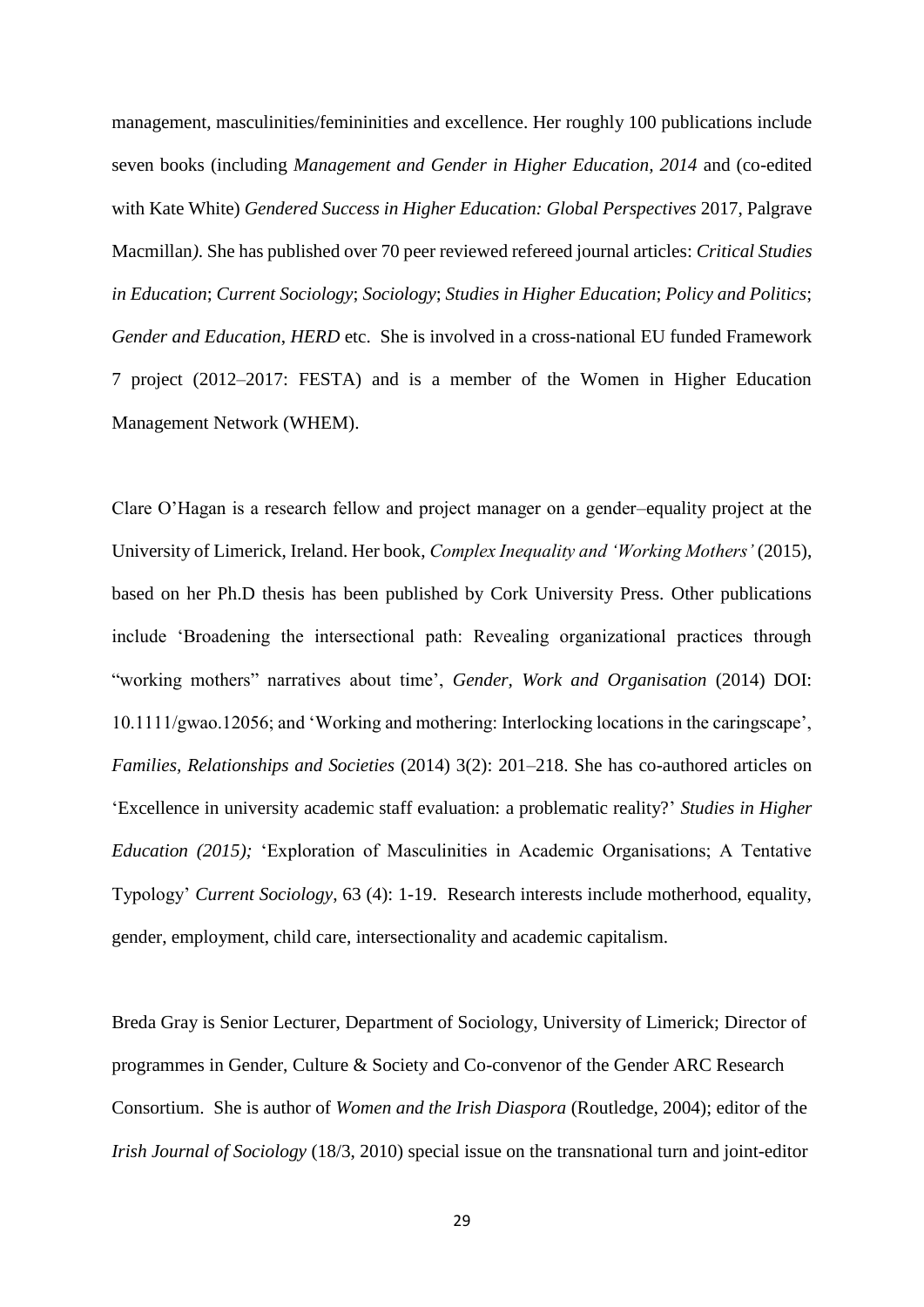of *Mobilities* (6/2, 2011) on methodological innovation. Research interests include: gender, sexuality and migration; gender and post-Fordist work/life; religion and migration governance. She has published widely including in *International Migration Review, Sociology, British Journal of Sociology, Gender and Education, Gender, Place and Culture, Migration Letters, Women's Studies International Forum, Youth and Policy, Irish Studies Review, Éire/Ireland, International Review of Social Research, European Journal of Cultural Studies and Journal of Commonwealth and Postcolonial Studies*.

T**able 1: Proportion of women by position in case study university as a whole and specifically in STEM (when research undertaken: 2013)**

|                            | Overall    | <b>STEM Faculty</b> |  |
|----------------------------|------------|---------------------|--|
|                            | University | % Female            |  |
|                            | % Female   |                     |  |
| <b>Academic Managers</b>   | 22         | 8                   |  |
|                            |            |                     |  |
| Academics                  |            |                     |  |
| Professors                 | 27         | $\overline{0}$      |  |
| <b>Associate Professor</b> | 16         | 8                   |  |
| Senior Lecturer            | 35         | 16                  |  |
| Lecturer above the bar     | 50         | 17                  |  |
| Lecturer below the bar     | 47         | 29                  |  |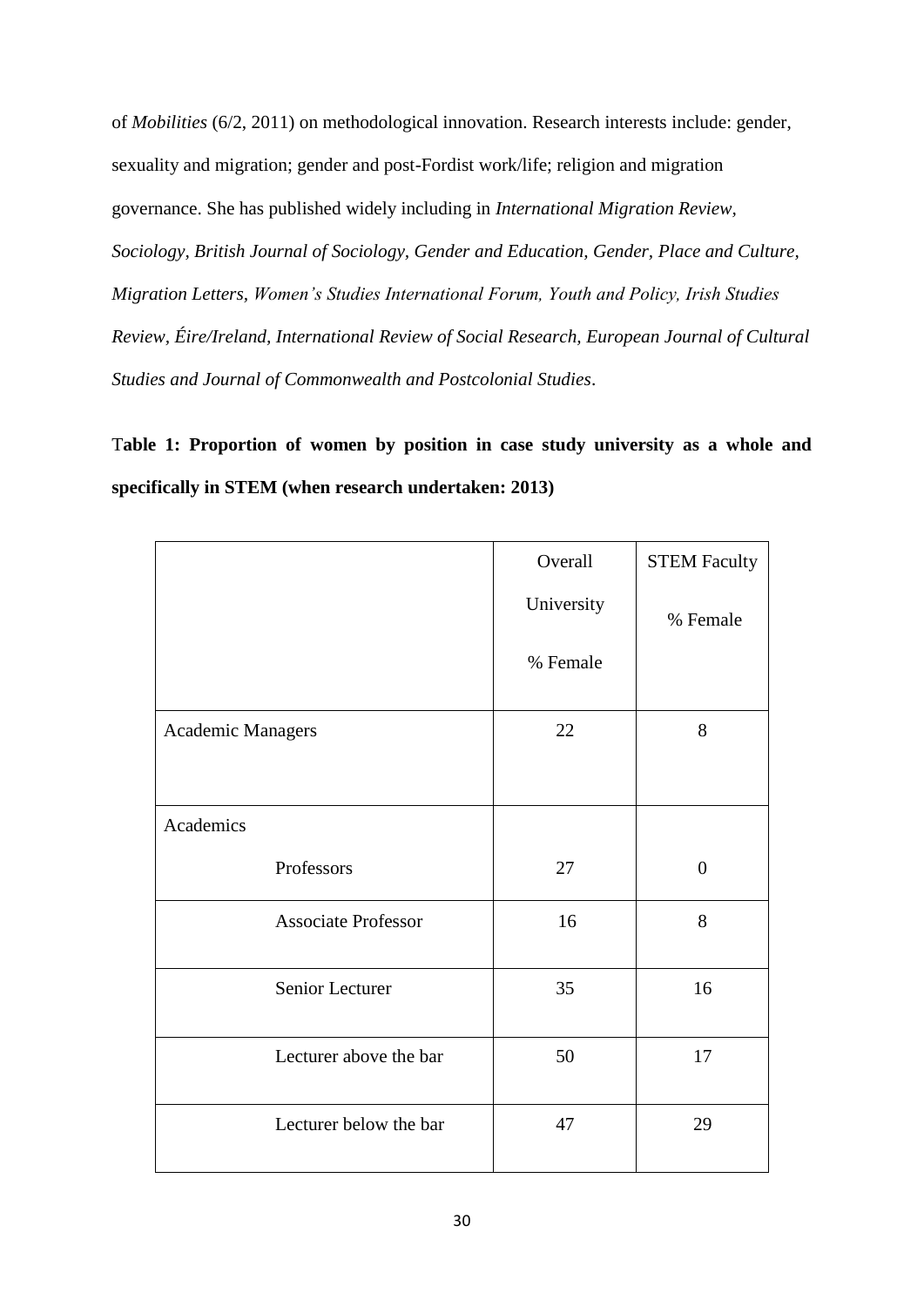| Researchers                    |    |    |
|--------------------------------|----|----|
| <b>Senior Research Fellow</b>  |    |    |
| <b>Research Fellow</b>         | 29 | 24 |
| <b>Postdoctoral Researcher</b> | 41 | 27 |

# **Table 2: Positioning of Women in a Typology of Femininities (n=25)**

|                   | <b>Strong</b> | <b>Type 1: Careerist</b> $14$ (56%) |                     | Type 2 Individualized 4(16%)  |        |
|-------------------|---------------|-------------------------------------|---------------------|-------------------------------|--------|
|                   |               | Catherine <sup>*</sup>              | Sheila *            | Carolyn **                    |        |
|                   |               | Beth *                              | Laurie <sup>*</sup> | Anne **                       |        |
|                   |               | Wanda*                              | Leslie <sup>*</sup> | Dana $\ast\ast$               |        |
| <b>Career</b>     |               | Andrea **                           | Debbie *            | Jacqueline *                  |        |
| <b>Commitment</b> |               | Bonnie **                           | Mary *              |                               |        |
|                   |               | Claire ***                          | Dawn ***            |                               |        |
|                   |               | Patricia ***                        | Paula *             |                               |        |
|                   |               |                                     |                     |                               |        |
|                   |               | Type 3: Vocational 5 (20%)          |                     | Type 4: Family Oriented 2(8%) |        |
|                   |               | Renee *                             |                     |                               |        |
|                   |               | Margaret*                           |                     | Melissa *                     |        |
|                   |               | Alexa*                              |                     |                               |        |
|                   |               | Barbara *                           |                     |                               |        |
|                   |               | Marissa *                           |                     |                               |        |
|                   | Weak          |                                     |                     |                               | Strong |
|                   |               |                                     |                     |                               |        |

# **Relationship Commitment**